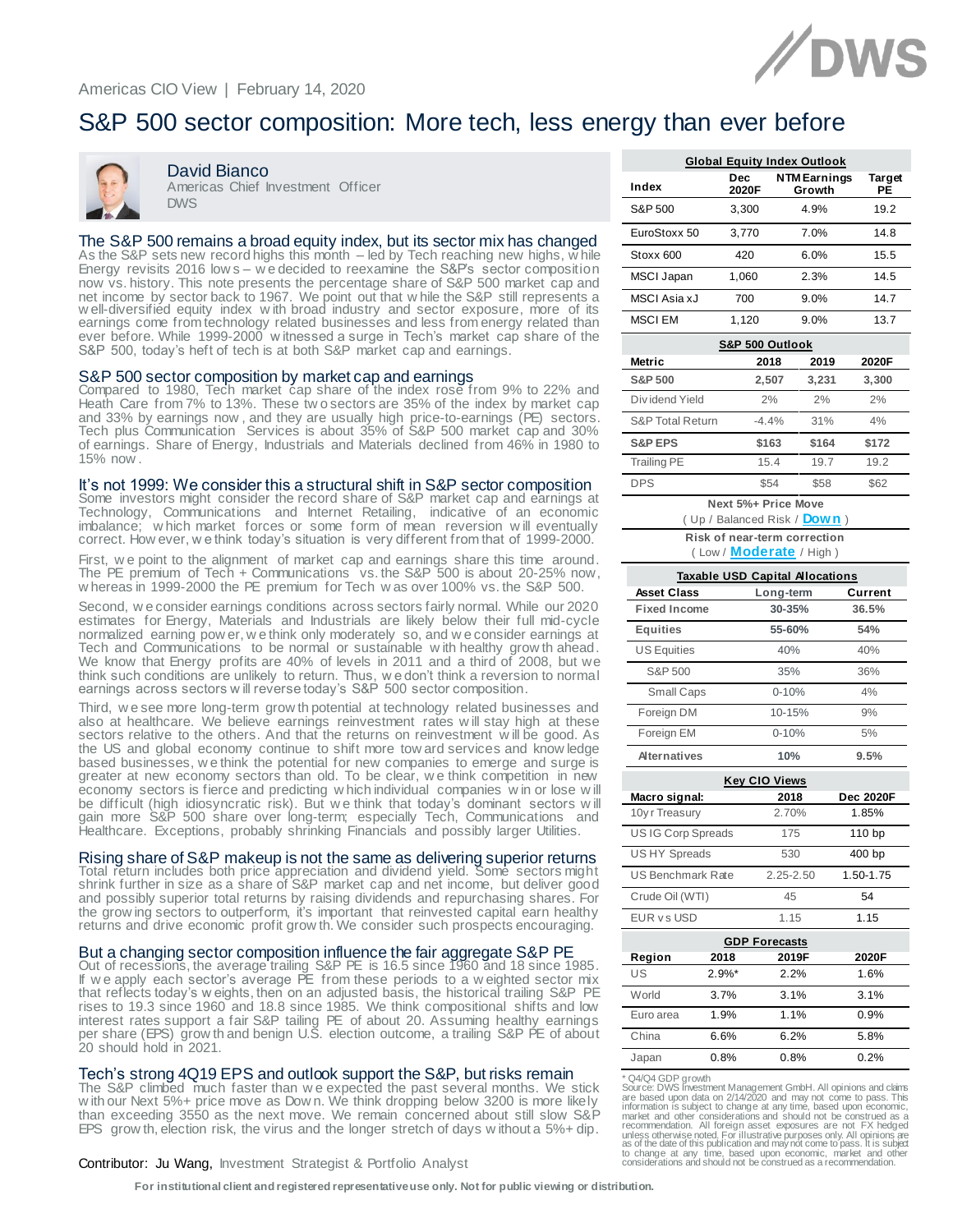## Key Investment Forecast

| Economic forecasts | 2018          | 2019E |    | 2020E Interest rates            | 2018     |          |          | 2019E 2020E Equities             | 2018    |      | 2019 2020E |
|--------------------|---------------|-------|----|---------------------------------|----------|----------|----------|----------------------------------|---------|------|------------|
| Global GDP         | 3.7%          | 3.1%  |    | 3.1% 2yr Treasury*              | 2.48%    | 1.6%     |          | 1.50% S&P 500                    | 2507    | 3231 | 3300       |
| U.S. GDP           | 2.9%          | 2.2%  |    | 2.2% 10y r Treasury*            | 2.69%    | 1.90%    |          | 1.85% price return               | $-6.3%$ | 29%  | 2%         |
| Capex              | 7.5%          | $2\%$ | 4% | 10yr TIPS*                      | 0.98%    | 0.10%    | $0.00\%$ | div idend yield                  | 2%      | 2%   | 2%         |
|                    |               |       |    |                                 |          |          |          | S&P total return estimate -4.4%  |         | 31%  | 4%         |
| Fed Funds rate*    | $2.25 - 2.50$ |       |    | 1.50-1.75 1.50-1.75 LT IG Muni* | $3.46\%$ | 1.80%    | 1.75%    |                                  |         |      |            |
| <b>DXY</b>         | 96            | 97    | 97 |                                 |          |          |          | Next 5%+ price move:             |         |      | Down       |
| $Euro*$            | 1.15          | 1.15  |    | 1.15 IG Corp*                   | 4.46%    | $3.00\%$ | 2.95%    |                                  |         |      |            |
| Oil/bbl (WTI)*     | 45            | 60    |    | 54 HY Corp*                     | 8.01%    | $6.00\%$ | 5.85%    | Risk of near-term<br>correction: |         |      | Moderate   |

Source: DWS Investment GmbH as of 2/14/2019. \*Forecasts for December 2020

| Allocations for taxable/U.S. dollar capital as of Feb 14, 2020                |         |           |                                                                                                                                                                | S&P 500 Outlook                           |         |                  |                                                                              |                                        |      |  |  |  |  |
|-------------------------------------------------------------------------------|---------|-----------|----------------------------------------------------------------------------------------------------------------------------------------------------------------|-------------------------------------------|---------|------------------|------------------------------------------------------------------------------|----------------------------------------|------|--|--|--|--|
| <b>DWS View</b>                                                               | Current | Long-term | Considerations                                                                                                                                                 |                                           |         |                  |                                                                              | Consider new normal of modest returns: |      |  |  |  |  |
| <b>Fixed Income</b>                                                           | 36.5%   | 30-35%    | Projected return/risk                                                                                                                                          | 2018 end: 2507                            |         |                  | Why not 3300 for the S&P at 2020 end?<br>3300 = 19.2 x \$172 S&P EPS in 2020 |                                        |      |  |  |  |  |
| Treasury bills                                                                | 2%      | 5%        | Opportunistic liquidity                                                                                                                                        | 2020 end target: 3300                     |         |                  |                                                                              |                                        |      |  |  |  |  |
| Treasury notes / Agency                                                       | 16.5%   | 10%       | Negative correlation                                                                                                                                           |                                           |         |                  | S&P 500 likely to reach 3300 in 2020 on a long expansion of moderate growth. |                                        |      |  |  |  |  |
| <b>Municipals</b>                                                             | 9%      | 10%       | >af ter-tax return, <liquid< td=""><td></td><td>2018A</td><td>2019<b>E</b></td><td>2020<b>E</b></td><td>S&amp;P av g. trailing 4qtr PE</td><td></td></liquid<> |                                           | 2018A   | 2019 <b>E</b>    | 2020 <b>E</b>                                                                | S&P av g. trailing 4qtr PE             |      |  |  |  |  |
| Corporate Credit                                                              | 9%      | 5-10%     |                                                                                                                                                                | S&P EPS                                   | \$163   | \$164            | \$172                                                                        | 1960-2019                              | 16.2 |  |  |  |  |
| Equities                                                                      | 54%     | 55-60%    | Projected return/risk                                                                                                                                          | PE on trailing                            | 15.4    | 19.7             | 19.2                                                                         | 1985-2019                              | 17.7 |  |  |  |  |
| U.S. Equities                                                                 | 40%     | 40%       |                                                                                                                                                                | <b>EPS</b>                                |         |                  |                                                                              |                                        |      |  |  |  |  |
| S&P 500                                                                       | 36%     | 35%       | S&P is global + Tech                                                                                                                                           | <b>DPS</b>                                | \$54    | \$58             | \$62                                                                         | 1995-2019                              | 18.6 |  |  |  |  |
| Small Caps (R2)                                                               | 4%      | $0 - 10%$ | Bey ond beta booster?                                                                                                                                          | <b>DPS/EPS</b>                            | 33%     | 35.5%            | 36%                                                                          | 2005-2019                              | 16.7 |  |  |  |  |
| Foreign DM Equities                                                           | 9%      | 10-15%    | Valuation/diversification?                                                                                                                                     | "S&P PE stands on the shoulders of bonds" |         |                  |                                                                              |                                        |      |  |  |  |  |
| Foreign EM                                                                    | 5%      | $0 - 10%$ |                                                                                                                                                                | <b>S&amp;P Quarterly EPS:</b>             |         |                  |                                                                              | Most f avored sectors:                 |      |  |  |  |  |
| Alternatives                                                                  | 9.5%    | 10%       | Is it truly uncorrelated?                                                                                                                                      | 1Q19A                                     | \$39.15 | 1Q20E            | \$41.00                                                                      | Health Care, Financials                |      |  |  |  |  |
| Commodities/FX/Vol/Alpha                                                      |         |           |                                                                                                                                                                | 2Q19A                                     | \$41.30 | 2Q20E            | \$43.00                                                                      | Tech, Communications                   |      |  |  |  |  |
| Real Estate/ Private Equity                                                   |         |           |                                                                                                                                                                | 3Q19A                                     | \$42.15 | 3Q20E<br>\$43.00 |                                                                              | Least favored sectors:                 |      |  |  |  |  |
| Note: This reflects the DWS U.S. MIC allocation, with adjustment to Municipal |         |           |                                                                                                                                                                | 4Q19E                                     | \$41.75 | 4Q20E            | \$45.00                                                                      | Energy, Industrials,                   |      |  |  |  |  |

Note: This ref lects the DWS U.S. MIC allocation, with adjustment to Municipal Bonds f or taxable (U.S. dollar) investors.



**For institutional client and registered representative use only. Not for public viewing or distribution.** 2 Source: DWS Investment GmbH as of 2/14/2020 All opinions are forecasts are subject to change at any time, based upon economic, market and other considerations. Forecasts are based on assumptions, estimates, opinions and hypothetical models that may prove to be incorrect. There is no guarantee objectives will be met.

Materials, Staples and Disc.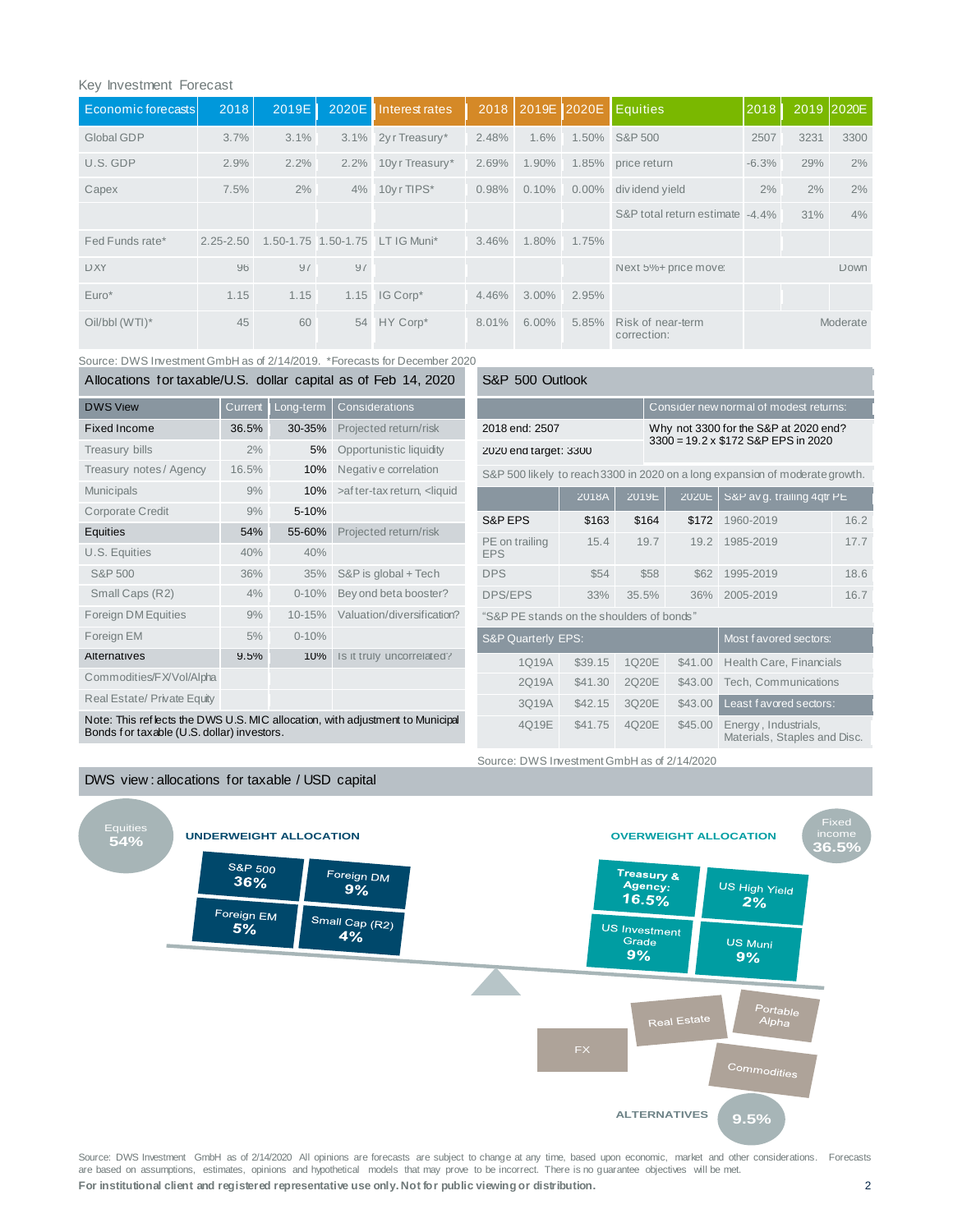

Source: Compustat, DWS Investment GmbH as of 1/31/2020. Past performance may not be indicative of future results.



#### Sector composition of S&P 500 by earnings

Source: Compustat, DWS Investment GmbH as of 1/31/2020. Past performance may not be indicative of future results.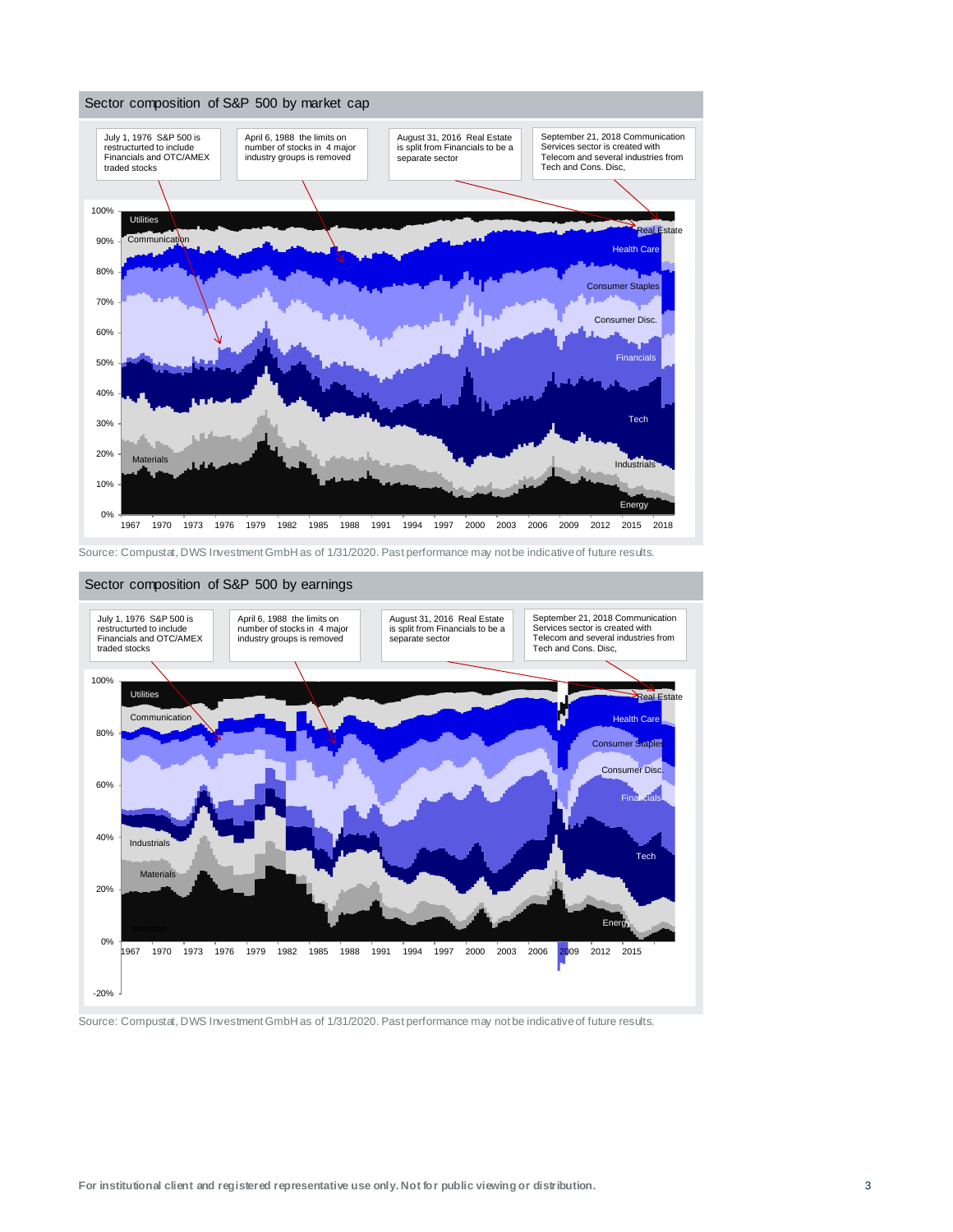

Source: Compustat, DWS Investment GmbH as of 1/31/2020. Past performance may not be indicative of future results.



S&P 500 average PE w ould have been 1-3 points higher if using today's sector earnings w eights

Source: Compustat, DWS Investment GmbH as of 2/11/2020. Past performance may not be indicative of future results.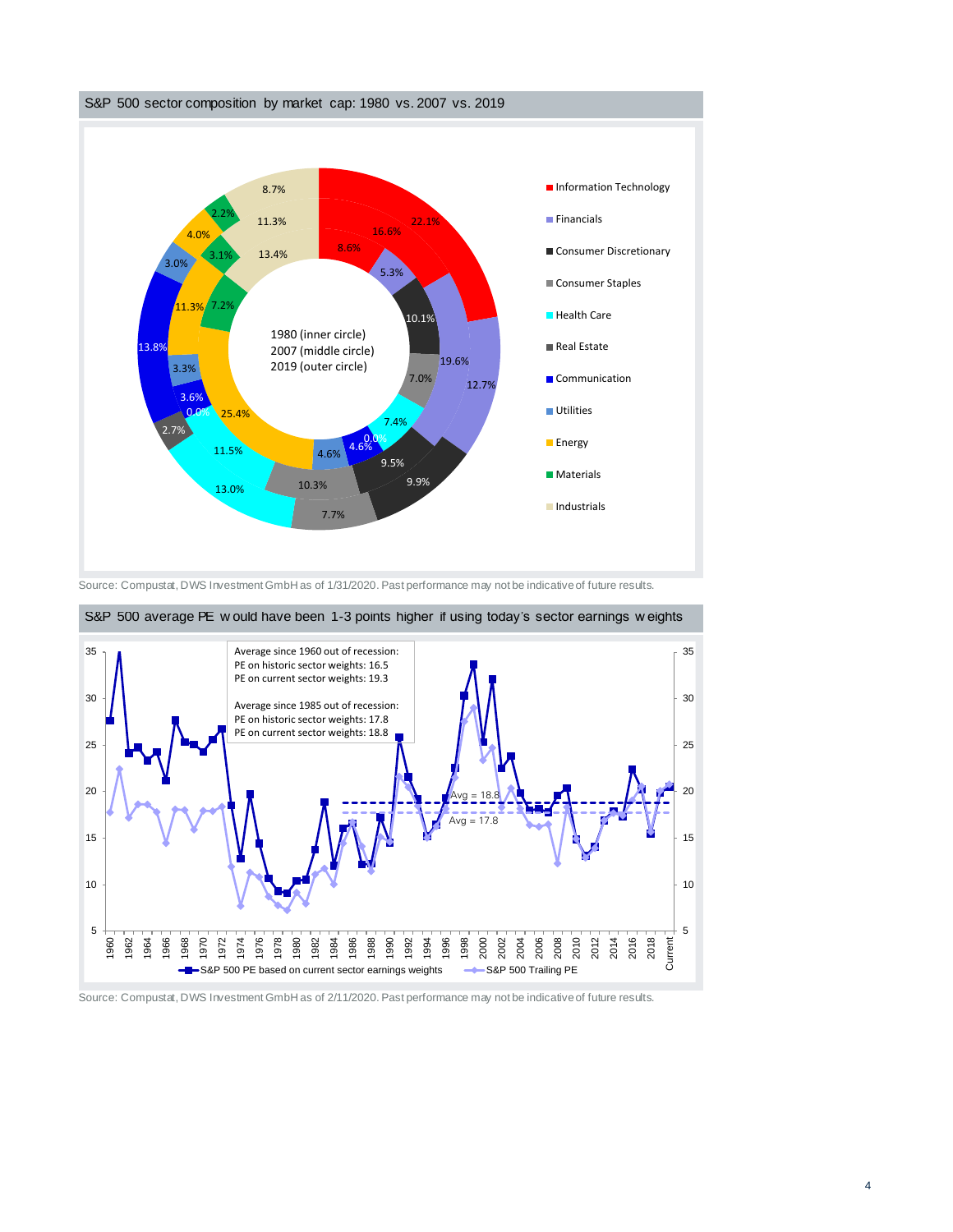

Source: Compustat, DWS Investment GmbH as of 2/11/2020. Past performance may not be indicative of future results.





Source: Haver, DWS Investment GmbH as of 2/11/2020. Past performance may not be indicative of future results.

## S&P 500 pullbacks since 1957

| From high of:   | All time | 3yr high | 1yr high | 6mos high       |
|-----------------|----------|----------|----------|-----------------|
| 5% Dips         | 68       | 80       | 90       | 85              |
| 10% Corrections | 29       | 33       | 34       | 32 <sub>1</sub> |
| 15% Swoons      | 21       | 21       | 21       | 22              |
| 20% Bears       | 14       | 10       | 14       | $\mathbf{12}$   |
| 25%+ Crash      | 13       |          |          |                 |

|                                                        |       | Avg      | Avg 3m | Avg 6m | Avg $12m$ |
|--------------------------------------------------------|-------|----------|--------|--------|-----------|
|                                                        | Count | Sell-off | Return | Return | Return    |
| 5%+ Sell-offs                                          | 85    | $-12.0%$ | 11.0%  | 14.3%  | 19.7%     |
| 5%+ Sell-offs Leading to a 10%+ Correction             | 30    | $-20.5%$ | 14.6%  | 20.1%  | 26.2%     |
| 5%+ Sell-offs not Leading to a 10%+ Correction         | 56    | $-7.3%$  | 8.9%   | 10.9%  | 15.8%     |
| 5% sell-offs without recession in 12m                  | 64    | $-10.2%$ | 10.4%  | 13.8%  | 20.3%     |
| 5% sell-offs leading to 10%+ & no recession in 12m     | 19    | $-17.0%$ | 13.5%  | 18.5%  | 23.4%     |
| 5% sell-offs not leading to 10%+ & no recession in 12m | 46    | $-7.1%$  | 8.9%   | 11.5%  | 18.5%     |
| 10%+ Corrections with a Recession within 12m           | 11    | $-26.4%$ | 16.6%  | 22.9%  | 31.0%     |
| 10%+ Corrections out of Recession                      | 19    | $-17.0%$ | 13.5%  | 18.5%  | 23.4%     |
| 10%+ Corrections out of Recession (ex 1987 Crash)      | 18    | $-16.1%$ | 13.1%  | 18.4%  | 23.5%     |

Source:Haver, DWS Investment GmbH as of 2/11/2020. Past performance may not be indicative of future results.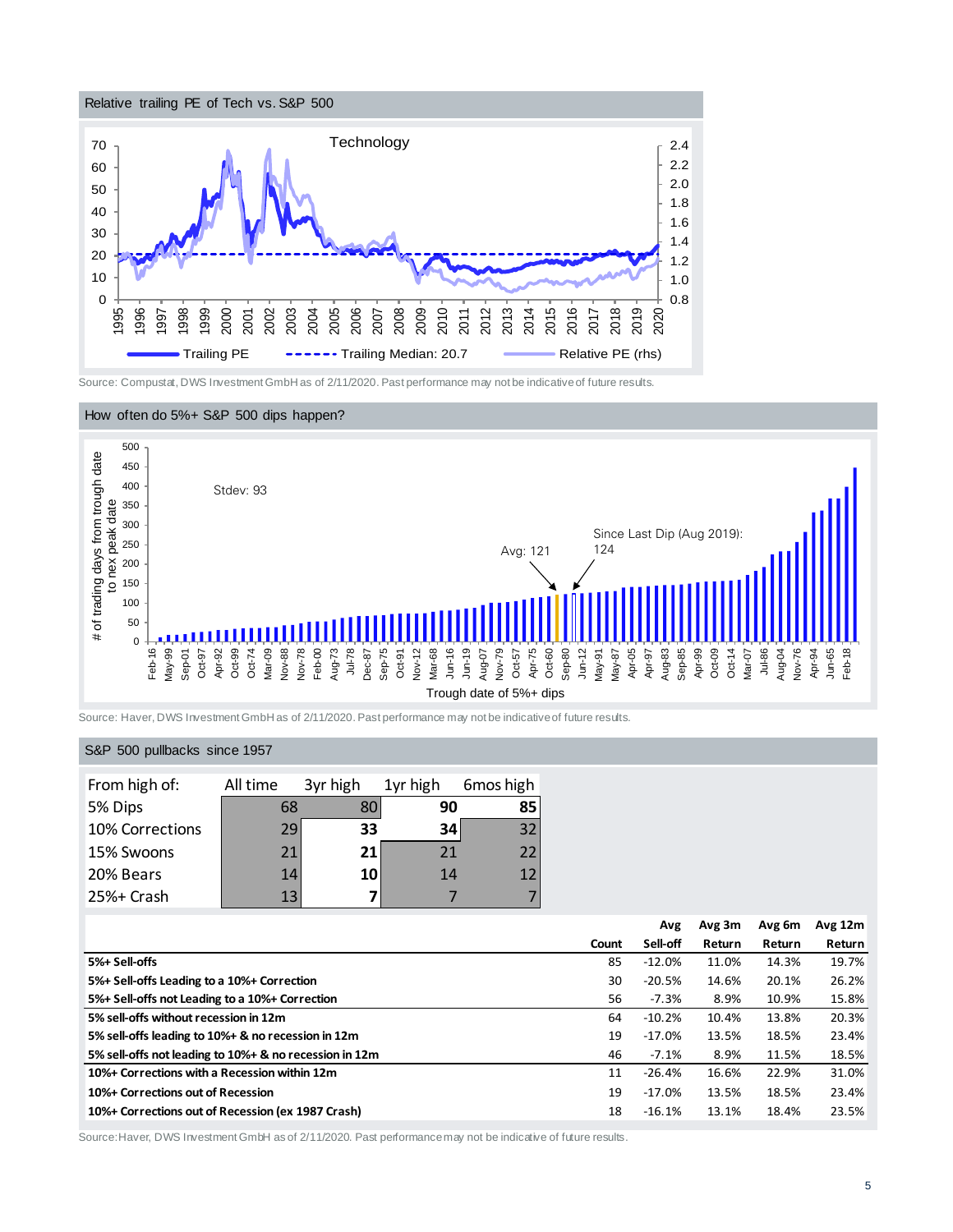#### 4Q earnings season statistics (based on companies that have reported)

| 4Q earnings season statistics (based on companies that have reported) |          |          |                 |          |                                            |            |                   |       |                     |          |  |  |  |
|-----------------------------------------------------------------------|----------|----------|-----------------|----------|--------------------------------------------|------------|-------------------|-------|---------------------|----------|--|--|--|
|                                                                       |          |          |                 |          | 4Q19 Summary (Based on reported companies) |            |                   |       |                     |          |  |  |  |
|                                                                       | % of EPS | $#$ Cos  | EPS (% of co's) |          | <b>EPS</b>                                 | <b>EPS</b> | Sales (% of co's) |       | Sales               | Sales    |  |  |  |
|                                                                       | reported | reported | % beat          | $%$ miss | surprise (%)                               | y/y (%)    | % beat            |       | % miss surprise (%) | y/y (%)  |  |  |  |
| <b>S&amp;P 500</b>                                                    | 88.0%    | 388      | 70%             | 22%      | 3.4%                                       | 3.3%       | 38%               | 23%   | 1.1%                | 3.4%     |  |  |  |
| S&P 500 ex. Financials & Real Est                                     | 87.9%    | 300      | 73%             | 20%      | 4.1%                                       | 1.1%       | 39%               | 27%   | 0.8%                | 3.7%     |  |  |  |
| S&P 500 ex. Energy                                                    | 88.3%    | 373      | 71%             | 21%      | 4.0%                                       | 6.1%       | 37%               | 23%   | 1.0%                | 4.2%     |  |  |  |
| S&P ex. Tech                                                          | 86.5%    | 333      | 68%             | 23%      | 1.8%                                       | 1.5%       | 37%               | 24%   | 0.9%                | 2.9%     |  |  |  |
| S&P ex. Energy, Financials & Real Est                                 | 88.3%    | 285      | 74%             | 19%      | 4.8%                                       | 4.4%       | 38%               | 27%   | 0.7%                | 4.6%     |  |  |  |
| <b>Communication Services</b>                                         | 97.2%    | 23       | 78%             | 13%      | 7.1%                                       | 8.9%       | 43%               | 17%   | $-0.1\%$            | 7.8%     |  |  |  |
| Consumer Discretionary                                                | 55.9%    | 37       | 73%             | 24%      | 11.1%                                      | $-9.8%$    | 46%               | 19%   | 1.6%                | 2.0%     |  |  |  |
| <b>Consumer Staples</b>                                               | 85.9%    | 26       | 81%             | 4%       | 2.6%                                       | 3.1%       | 38%               | 38%   | $0.0\%$             | 4.4%     |  |  |  |
| Energy                                                                | 79.6%    | 15       | 47%             | 47%      | $-10.8%$                                   | $-42.8%$   | 60%               | 33%   | 2.3%                | $-3.5%$  |  |  |  |
| <b>Financials</b>                                                     | 92.7%    | 66       | 65%             | 29%      | 1.0%                                       | 14.0%      | 42%               | 12%   | 2.7%                | 1.6%     |  |  |  |
| <b>Health Care</b>                                                    | 92.3%    | 50       | 78%             | 12%      | 2.9%                                       | 9.5%       | 52%               | 18%   | 1.6%                | 13.0%    |  |  |  |
| Industrials                                                           | 95.2%    | 60       | 60%             | 30%      | $-4.3%$                                    | $-9.0%$    | 28%               | 32%   | $-0.9%$             | $-2.1%$  |  |  |  |
| Information Technology                                                | 92.9%    | 55       | 85%             | 13%      | 8.8%                                       | 9.4%       | 42%               | 16%   | 2.4%                | 7.5%     |  |  |  |
| Materials                                                             | 85.6%    | 23       | 65%             | 30%      | 2.5%                                       | $-12.1%$   | 22%               | 35%   | $-0.5%$             | $-19.3%$ |  |  |  |
| <b>Real Estate</b>                                                    | 59.2%    | 22       | 50%             | 18%      | 0.7%                                       | 2.2%       | 0%                | $0\%$ | 0.5%                | $0.0\%$  |  |  |  |
| Utilities                                                             | 58.2%    | 11       | 73%             | 27%      | 3.8%                                       | 20.2%      | 9%                | 91%   | $-5.3%$             | 0.1%     |  |  |  |

\* # Beat, # miss and weighted surprise % is based on EPS and sales estimate as of 12/31/2019 (as of 12/1/2019 for pre-season reporters)

*EPS is considered beat or miss when the difference between actual and estimate as of 12/31/2019 is more than \$0.01 (12/1/2019 for pre-season reporters)*

*Sales is considered beat or miss when the difference between actual and estimate as of 12/31/2019 is more than \$20 million (12/1/2019 for pre-season reporters)*

Source: IBES, DWS Investment GmbH as of 2/14/2020. Past performance may not be indicative of future results.

#### S&P 500 quarterly analyst consensus btm-up EPS revisions



Source: IBES, DWS Investment GmbH as of  $2/14/2020$ . Past performance may not be indicative of future results.



#### Revision to EPS during the calendar quarter vs. EPS beat during reporting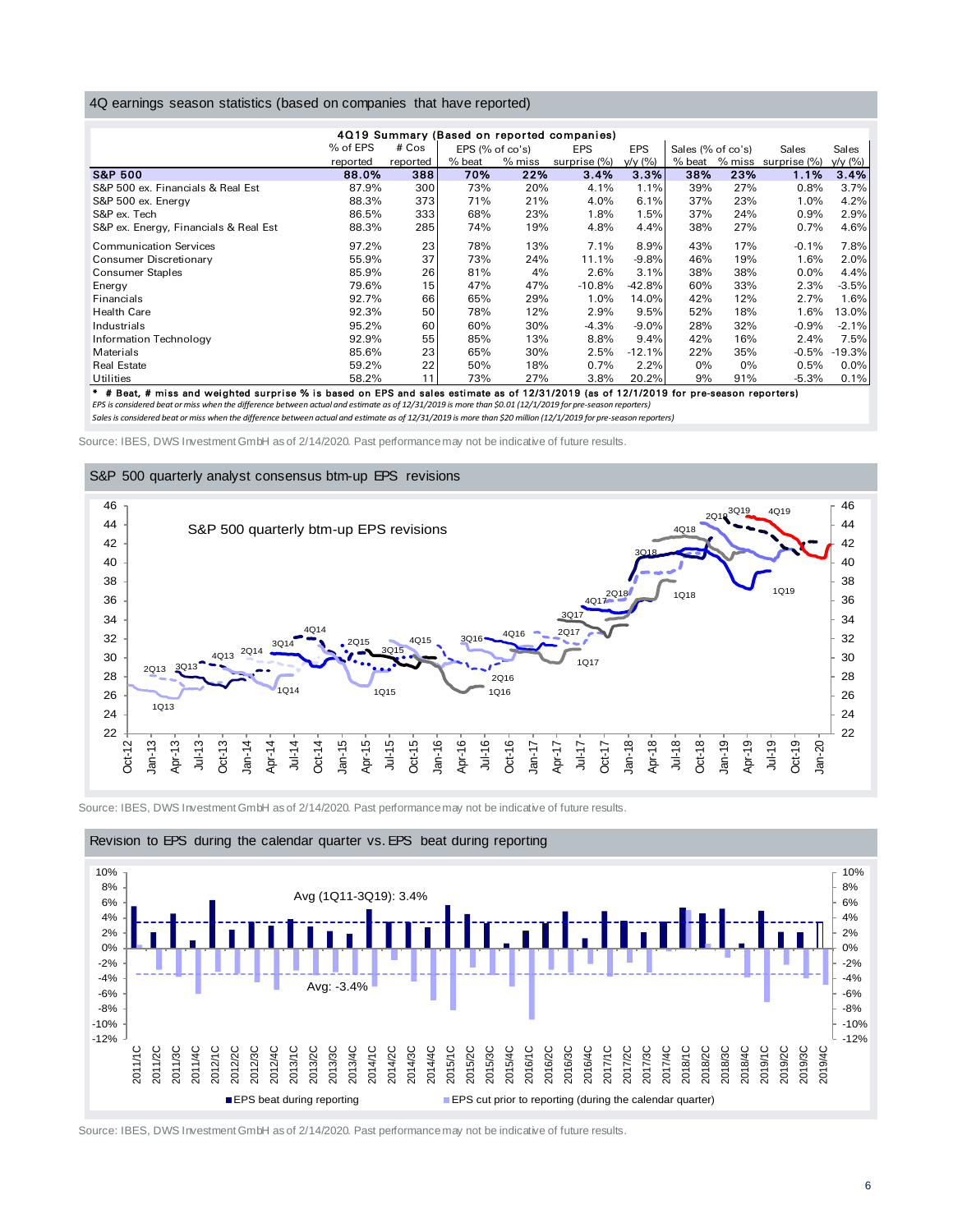| S&P 500 quarterly EPS & Sales grow th and Net Margins by sector (4Q19 is blended with actual for reported and consensus<br>for the rest) |                    |                    |                    |                     |                    |                    |                    |                |                |                    |                               |                |                     |                |                |                         |                      |                |                |                |                    |                    |                    |                |
|------------------------------------------------------------------------------------------------------------------------------------------|--------------------|--------------------|--------------------|---------------------|--------------------|--------------------|--------------------|----------------|----------------|--------------------|-------------------------------|----------------|---------------------|----------------|----------------|-------------------------|----------------------|----------------|----------------|----------------|--------------------|--------------------|--------------------|----------------|
|                                                                                                                                          |                    |                    |                    |                     |                    |                    |                    |                |                |                    |                               |                |                     |                |                |                         |                      |                |                |                |                    |                    |                    |                |
| EPS growth (y/y)                                                                                                                         | 1015               | 2015               | 2015<br>3015       | 4015                | 2015               | 1016               | 2016               | 2016<br>3016   | 4016           | 2016               | 1017                          | 2017<br>2017   | 3017                | 4017           | 2017           | 1018                    | 2018<br>2018         | 3018           | 4018           | 2018           | 1019               | 2019               | 2019<br>3019       | 4019           |
| <b>S&amp;P 500</b>                                                                                                                       | 4.4%               | 2.1%               | 1.9%               | -1.7%               | 1.8%               | -4.7%              | -0.9%              | 3.9%           | 8.3%           | 1.8%               | 15.6%                         | 11.7%          | 8.6%                | 14.5%          | 12.9%          | 26.5%                   | 28.0%                | 26.2%          | 15.5%          | 22.6%          | 1.5%               | 3.0%               | 0.8%               | 2.6%           |
| S&P 500 ex. Financials & Real Est                                                                                                        | 1.5%               | $-1.5%$            | 0.2%               | $-2.7%$             | $-0.7%$            | $-3.0%$            | $-0.6%$            | 2.8%           | 5.9%           | 2.1%               | 15.0%                         | 12.5%          | 12.5%               | 17.0%          | 14.2%          | 26.3%                   | 26.3%                | 24.1%          | 15.8%          | 21.9%          | 0.1%               | 1.5%               | 0.4%               | 0.5%           |
| S&P 500 ex. Energy<br>S&P 500 ex. Tech                                                                                                   | 12.0%<br>2.5%      | 9.5%<br>1.1%       | 8.5%<br>0.2%       | 3.7%<br>$-2.1%$     | 8.3%<br>0.3%       | 0.6%<br>$-4.5%$    | 3.3%<br>$-1.2%$    | 7.5%<br>3.3%   | 8.5%<br>7.7%   | 5.2%<br>0.9%       | 11.7%<br>14.7%                | 9.3%<br>9.7%   | 6.4%<br>6.0%        | 12.7%<br>12.3% | 10.4%<br>11.1% | 24.8%<br>25.4%          | 23.3%<br>24.8%       | 23.0%<br>25.6% | 12.8%<br>17.1% | 20.0%<br>23.3% | 2.9%<br>2.2%       | 3.7%<br>4.3%       | 3.4%<br>1.5%       | 5.4%<br>0.9%   |
| S&P ex. Energy, Fin & Real Est                                                                                                           | 10.9%              | 7.3%               | 8.4%               | 4.0%                | 7.5%               | 4.0%               | 4.9%               | 7.2%           | 6.1%           | 6.5%               | 10.0%                         | 9.4%           | 9.8%                | 14.7%          | 10.9%          | 24.1%                   | 22.9%                | 20.0%          | 12.4%          | 18.6%          | 1.7%               | 2.1%               | 3.7%               | 3.9%           |
| S&P ex. Energy, Fin, Real Est, Healthcare                                                                                                | 9.1%               | 5.8%               | 7.4%               | 2.8%                | 6.2%               | 2.2%               | 4.2%               | 6.9%           | 6.6%           | 6.2%               | 11.5%                         | 10.6%          | 10.7%               | 15.9%          | 118%           | 26.5%                   | 24.1%                | 20.9%          | 12.2%          | 19.3%          | $-0.6%$            | 0.0%               | 2.2%               | 2.7%           |
| FANG (FB, AMZN, NFLX, Google)                                                                                                            | $-3.1%$            | 17.0%              | 34.9%              | 36.9%               | 21.7%              | 41.8%              | 51.4%              | 44.8%          | 28.5%          | 46.1%              | 54.4%                         | $-6.2%$        | 47.3%               | 27.2%          | 22.3%          | 59.8%                   | 45.3%                | 49.0%          | 54.7%          | 55.1%          | $-20.0\%$          | 39.7%              | $-8.5%$            | 16.2%          |
| <b>FANG &amp; AAPL</b>                                                                                                                   | 27.8%<br>4.6%      | 35.1%<br>1.9%      | 37.1%<br>1.4%      | 13.6%<br>$-2.4%$    | 24.7%              | $-4.3%$<br>$-5.4%$ | 0.1%<br>$-1.8%$    | 3.7%<br>3.2%   | 9.5%<br>7.8%   | 9.7%<br>1.0%       | 26.5%<br>14.6%                | 6.0%<br>12.2%  | 34.4%<br>7.6%       | 19.6%<br>14.1% | 18.4%<br>12.7% | 43.7%<br>25.3%          | 42.4%<br>25.5%       | 44.8%<br>25.4% | 24.5%<br>14.1% | 34.8%<br>21.6% | $-15.1%$<br>2.5%   | 15.1%<br>2.0%      | $-2.6%$<br>1.2%    | 17.9%<br>1.9%  |
| S&P ex FANG<br>S&P ex FANG & AAPL                                                                                                        | 3.0%               | 0.6%               | 0.3%               | $-3.0%$             | 1.3%<br>0.3%       | $-4.7%$            | $-1.0%$            | 4.0%           | 8.2%           | 1.3%               | 14.8%                         | 12.1%          | 7.0%                | 14.0%          | 12.5%          | 25.1%                   | 25.0%                | 24.8%          | 14.6%          | 21.6%          | 3.0%               | 2.3%               | 1.1%               | 0.8%           |
| S&P ex. Energy & Fin & Real Est & FANG                                                                                                   | 11.3%              | 7.1%               | 7.9%               | 3.2%                | 7.2%               | 3.2%               | 3.8%               | 6.3%           | 5.4%           | 5.4%               | 8.5%                          | 10.0%          | 8.4%                | 14.2%          | 10.5%          | 22.4%                   | 22.2%                | 18.6%          | 10.4%          | 17.1%          | 3.1%               | 0.7%               | 4.4%               | 3.1%           |
| <b>Communication Services</b>                                                                                                            | 5.7%               | 11.1%              | 17.8%              | 19.8%               | 12.4%              | 13.9%              | 11.6%              | 10.2%          | 10.5%          | 14.0%              | 17.1%                         | 4.6%           | 15.9%               | 13.3%          | 10.1%          | 30.4%                   | 18.4%                | 27.3%          | 24.4%          | 25.1%          | 10.2%              | 18.4%              | $-1.1%$            | 8.8%           |
| Consumer Discretionary                                                                                                                   | 10.3%              | 14.4%              | 24.0%              | 17.9%               | 18.2%              | 29.7%              | 17.1%              | 9.1%           | 4.3%           | 11.8%              | 5.2%                          | 6.2%           | 5.8%                | 13.2%          | 8.3%           | 19.1%                   | 21.9%                | 25.2%          | 17.0%          | 20.0%          | 8.0%               | 2.8%               | 2.0%               | $-6.8%$        |
| Multiline & Specialty Retail                                                                                                             | 18.0%              | 11.6%              | 16.4%              | 4.6%                | 10.4%              | 12.8%              | 10.0%              | 10.9%          | 11.8%          | 10.8%              | 7.4%                          | 9.3%           | 9.5%                | 13.4%          | 10.4%          | 24.7%                   | 31.2%                | 24.0%          | 16.6%          | 22.8%          | 7.7%               | 4.0%               | 8.4%               | $-2.0%$        |
| <b>Consumer Staples</b>                                                                                                                  | 3.1%               | 0.4%               | $-2.3%$            | $-3.3%$             | $-1.5%$            | 0.2%               | $-0.9%$            | 5.9%           | 7.2%           | 4.1%               | 5.5%                          | 6.0%           | 6.9%                | 11.9%          | 7.7%           | 13.1%                   | 14.3%                | 11.4%          | 4.7%           | 10.3%          | 1.0%               | 1.7%               | 3.4%               | 3.1%           |
| Energy                                                                                                                                   | $-54.2%$           | $-56.2%$           | $-53.8%$           | $-71.1%$            | $-57.5%$           | $-103.2%$          | $-82.8%$           | $-65.1%$       | $-1.0%$        | $-73.3%$           | NA.                           | 309.3% 142.9%  |                     | 106.4%         | 244.9%         | 75.8%                   | 110.0%               | 108.5%         | 86.1%          | 94.2%          | $-25.3%$           | $-8.5%$            | $-38.6%$           | -41.09         |
| Financials<br>Financials ex. BAC, C & JPM                                                                                                | 16.6%<br>7.1%      | 18.3%<br>1.4%      | 8.4%<br>7.4%       | 1.6%<br>$-9.1%$     | 11.0%<br>$-2.2%$   | $-12.5%$<br>10.8%  | $-3.3%$<br>0.0%    | 8.7%<br>13.3%  | 18.8%<br>17.7% | $-0.3%$<br>$-0.5%$ | 19.8%<br>14.4%                | 9.9%<br>8.7%   | $-6.8%$<br>$-14.3%$ | 6.6%<br>4.2%   | 9.2%<br>6.7%   | 30.4%<br>26.6%          | 27.9%<br>25.9%       | 41.2%<br>45.7% | 15.7%<br>11.6% | 28.4%<br>27.0% | 7.0%<br>5.0%       | 10.2%<br>6.2%      | 2.2%<br>0.7%       | 12.9%<br>9.3%  |
| <b>Health Care</b>                                                                                                                       | 17.6%              | 13.2%              | 12.2%              | 8.9%                | 12.7%              | 10.6%              | 7.5%               | 8.4%           | 4.4%           | 7.3%               | 5.0%                          | 5.2%           | 6.3%                | 10.1%          | 7.8%           | 15.7%                   | 18.4%                | 16.5%          | 13.2%          | 16.0%          | 10.5%              | 10.2%              | 9.4%               | 9.3%           |
| Industrials                                                                                                                              | 10.9%              | 0.0%               | $-0.3%$            | $-3.2%$             | 1.9%               | $-1.8%$            | 2.6%               | 2.8%           | $-0.6%$        | 1.2%               | 4.3%                          | 6.2%           | 21%                 | 1 1%           | 3.6%           | 24.5%                   | 20.5%                | 19.1%          | 27 7%          | 22 4%          | 7.0%               | $-8.9%$            | 4.3%               | $-8.6%$        |
| Industrials ex. BA                                                                                                                       | 10.9%              | 1.9%               | $-1.2%$            | $-1.6%$             | 2.6%               | $-1.2%$            | 7.6%               | 0.7%           | $-2.7%$        | 1.5%               | 3.7%                          | $-0.2%$        | 4.1%                | $-0.3%$        | 1.9%           | 21.5%                   | 20.0%                | 18.4%          | 24.0%          | 20.5%          | 8.6%               | 6.1%               | 8.2%               | 4.7%           |
| Industrials ex. Defense                                                                                                                  | 12.2%              | $-1.0%$            | $-0.7%$            | $-3.5%$             | 1.7%               | $-2.1%$            | 1.4%               | 1.6%           | $-1.6%$        | 0.2%               | 3.0%                          | 7.2%           | 1.9%                | 7.0%           | 5.2%           | 24.9%                   | 20.2%                | 16.7%          | 19.4%          | 19.2%          | 4.8%               | $-11.3%$           | 3.9%               | 11.4%          |
| Information Technology<br>Tech ex. AAPL & GOOG                                                                                           | 13.4%<br>6.4%      | 7.4%<br>1.4%       | 10.6%<br>3.0%      | $-0.1%$<br>$-5.9\%$ | 7.7%<br>1.3%       | $-5.6%$<br>$-1.8%$ | 0.4%<br>6.5%       | 7.2%<br>13.2%  | 10.4%<br>15.6% | 6.0%<br>8.7%       | 19.6%<br>19.9%                | 21.6%<br>27.6% | 20.7%<br>16.7%      | 22.5%<br>23.1% | 20.6%<br>22.2% | 31.2%<br>25.9%          | 31.1%<br>32.4%       | 28.8%<br>24.9% | 10.4%<br>8.9%  | 19.9%<br>17.9% | $-1.0%$<br>6.8%    | $-2.1%$<br>12.4%   | $-2.2%$<br>$-0.6%$ | 8.5%<br>2.4%   |
| Materials                                                                                                                                | 6.9%               | 2.8%               | $-11.8%$           | $-7.7%$             | $-4.9%$            | $-16.1%$           | $-14.5%$           | 2.9%           | $-1.7%$        | $-4.9%$            | 19.1%                         | 14.7%          | 18.0%               | 53.9%          | 24.4%          | 67.7%                   | 68.2%                | $-35.6%$       | $-24.8%$       | 22.2%          | $-14.2%$           | $-17.9%$           | 61.8%              | 12.4%          |
| Real Estate                                                                                                                              | 7.9%               | 11.5%              | 12.5%              | 9.9%                | 10.7%              | 6.8%               | 6.7%               | 5.4%           | 13.4%          | 7.7%               | 6.5%                          | 3.9%           | 4.1%                | $-1.2%$        | 3.9%           | 6.3%                    | 6.4%                 | 4.9%           | 7.6%           | 6.4%           | 4.2%               | 0.9%               | 4.3%               | 0.8%           |
| Utilities                                                                                                                                | 2.2%               | 3.5%               | 4.1%               | $-8.9%$             | 0.3%               | $-4.6%$            | 7.7%               | 10.7%          | 3.6%           | 5.2%               | 1.7%                          | 4.6%           | $-5.3%$             | 20.3%          | 3.2%           | 18.3%                   | 7.4%                 | 11.9%          | $-10.4%$       | 7.5%           | $-0.7%$            | 1.6%               | 7.1%               | 15.8%          |
|                                                                                                                                          |                    |                    |                    |                     |                    |                    |                    |                |                |                    |                               |                |                     |                |                |                         |                      |                |                |                |                    |                    |                    |                |
|                                                                                                                                          |                    |                    | 2015               |                     |                    |                    |                    | 2016           |                |                    |                               | 2017           |                     |                |                |                         | 2018                 |                |                |                |                    |                    | 2019               |                |
| Sales growth (y/y)                                                                                                                       | 1015               | 2015               | 3015               | 4015                | 2015               | 1016               | 2016               | 3016           | 4016           | 2016               | 1017                          | 2017           | 3017                | 4017           | 2017           | 1018                    | 2018                 | 3018           | 4018           | 2018           | 1019               | 2019               | 3019               | 4019           |
| <b>S&amp;P 500</b>                                                                                                                       | -3.0%              | $-3.6%$            | $-3.4%$            | -5.2%               | -4.8%              | -1.3%              | $-0.4%$            | 2.5%           | 3.7%           | 0.8%               | 5.7%                          | 4.7%           | 4.3%                | 10.9%          | 7.8%           | 9.3%                    | 10.2%                | 9.4%           | 6.4%           | 9.4%           | 5.2%               | 4.5%               | 3.8%               | 3.4%           |
| S&P 500 ex. Financials & Real Est<br>S&P 500 ex. Energy                                                                                  | $-3.9%$<br>2.5%    | $-4.3%$<br>1.3%    | $-4.0%$<br>1.9%    | $-5.9%$<br>$-0.9%$  | $-5.5%$            | $-1.1%$<br>2.0%    | $-0.7%$<br>2.5%    | 2.2%           | 3.4%<br>3.6%   | 0.5%<br>2.6%       | 5.4%<br>3.9%                  | 4.9%<br>4.0%   | 4.3%<br>3.1%        | 11.9%<br>9.6%  | 8.1%           | 10.1%<br>8.5%           | 10.6%<br>8.6%        | 10.1%<br>7.9%  | 6.6%<br>6.1%   | 10.0%<br>8.4%  | 5.3%<br>5.7%       | 4.7%<br>5.0%       | 3.7%<br>5.1%       | 3.6%<br>4.1%   |
| S&P 500 ex. Tech                                                                                                                         | $-3.8%$            | $-4.1%$            | $-3.9%$            | $-5.2%$             | 0.2%<br>$-5.1%$    | $-0.8%$            | $-0.1%$            | 4.6%<br>2.7%   | 3.8%           | 1.1%               | 6.3%                          | 4.8%           | 4.3%                | 10.7%          | 6.5%<br>7.4%   | 8.7%                    | 10.0%                | 9.1%           | 7.0%           | 9.4%           | 5.9%               | 5.1%               | 4.0%               | 2.9%           |
| S&P ex. Energy, Fin & Real Est                                                                                                           | 2.3%               | 1.3%               | 2.2%               | $-1.0%$             | 0.3%               | 2.8%               | 2.7%               | 4.7%           | 3.2%           | 2.6%               | 3.2%                          | 4.0%           | 3.0%                | 10.4%          | 6.6%           | 9.2%                    | 8.7%                 | 8.4%           | 6.2%           | 8.8%           | 5.8%               | 5.3%               | 5.2%               | 4.5%           |
| S&P ex. Energy, Fin. Real Est. Healthcare                                                                                                | 0.5%               | $-0.3%$            | 0.2%               | $-3.5%$             | $-1.7%$            | 0.6%               | 0.7%               | 3.7%           | 2.4%           | 0.6%               | 2.3%                          | 3.7%           | 2.4%                | 11.1%          | 6.8%           | 9.6%                    | 9.0%                 | 8.7%           | 5.5%           | 9.1%           | 3.2%               | 2.5%               | 2.2%               | 2.3%           |
| FANG (FB, AMZN, NFLX, Google)                                                                                                            | 15.8%              | 17.8%              | 20.4%              | 22.7%               | 19.5%              | 25.7%              | 29.6%              | 28.2%          | 25.3%          | 27.1%              | 25.4%                         | 25.8%          | 31.5%               | 34.3%          | 29.8%          | 37.4%                   | 34.9%                | 27.3%          | 21.8%          | 29.4%          | 18.2%              | 20.9%              | 23.5%              | 20.6%          |
| <b>FANG &amp; AAPL</b>                                                                                                                   | 22.1%              | 25.3%              | 21.4%              | 9.9%                | 18.2%              | 3.2%               | 5.8%<br>$-0.9%$    | 8.5%           | 12.9%          | 9.8%               | 15.2%                         | 17.8%          | 23.0%               | 23.2%          | 19.8%          | 27.6%                   | 27.9%                | 24.2%          | 9.4%           | 21.3%          | 8.7%               | 13.7%              | 15.0%              | 15.8%          |
| S&P ex FANG<br>S&P ex FANG & AAPL                                                                                                        | $-3.2%$<br>$-3.8%$ | $-3.9%$<br>$-4.4%$ | $-3.8%$<br>$-4.2%$ | $-5.7%$<br>$-5.9%$  | $-5.1%$<br>$-5.6%$ | $-1.7%$<br>$-1.5%$ | $-0.6%$            | 21%<br>2.3%    | 3.2%<br>3.2%   | 0.2%<br>0.4%       | 5.3%<br>5.3%                  | 4 2%<br>4.2%   | 3.6%<br>3.5%        | 10.3%<br>10.2% | 7.2%<br>7.2%   | 8.6%<br>8.4%            | 9.6%<br>9.4%         | 8.9%<br>8.7%   | 5.8%<br>6.1%   | 8.9%<br>8.8%   | 48%<br>5.0%        | 4.0%<br>4.0%       | 31%<br>3.1%        | 2.7%<br>2.5%   |
| S&P ex. Energy & Fin & Real Est & FANG                                                                                                   | 2.0%               | 1.0%               | 1.8%               | $-1.5%$             | $-0.1%$            | 2.2%               | 2.1%               | 4.1%           | 2.6%           | 2.0%               | 2.6%                          | 3.4%           | 2.1%                | 9.5%           | 5.9%           | 8.2%                    | 7.8%                 | 7.7%           | 5.5%           | 8.0%           | 5.3%               | 4.6%               | 4.4%               | 3.6%           |
| Communication Services                                                                                                                   | 4.4%               | 5.1%               | 10.4%              | 10.6%               | 7.8%               | 10.7%              | 11.9%              | 9.1%           | 8.9%           | 11.6%              | 7.6%                          | 7.3%           | 5.6%                | 9.4%           | 6.8%           | 11.5%                   | 10.3%                | 12.9%          | 13.6%          | 11.5%          | 10.9%              | 13.5%              | 9.7%               | 8.9%           |
| Consumer Discretionary                                                                                                                   | 2.1%               | 3.3%               | 6.2%               | 3.7%                | 4.0%               | 7.1%               | 7.7%               | 6.2%           | 7.1%           | 4.9%               | 5.2%                          | 3.1%           | 3.0%                | 8.8%           | 7.3%           | 9.5%                    | 9.3%                 | 9.0%           | 5.9%           | 8.2%           | 3.8%               | 4.4%               | 5.3%               | 1.7%           |
| Multiline & Specialty Retai                                                                                                              | 4.8%               | 4.8%               | 6.4%               | 5.1%                | 5.2%               | 4.8%               | 4.4%               | 2.9%           | 5.4%           | 4.6%               | 4.0%                          | 4.5%           | 5.5%                | 7.0%           | 0.0%           | 5.2%                    | 7.1%                 | 5.5%           | 2.1%           | 0.0%           | 3.9%               | 2.5%               | 3.4%               | 1.6%           |
| <b>Consumer Staples</b>                                                                                                                  | $-0.3%$            | 0.0%               | $-1.1%$            | $-3.1%$             | $-2.1%$            | $-1.8%$            | $-2.5%$            | $-0.5%$        | 1.8%           | 1.0%               | 2.1%                          | 1.8%           | 4.3%                | 5.3%           | 3.5%           | 5.5%                    | 5.7%                 | 2.8%           | 1.4%           | 3.9%           | 2.3%               | 2.2%               | 3.6%               | 3.7%           |
| Energy                                                                                                                                   | $-35.0%$           | $-32.1%$           | $-35.7%$           | $-37.1%$            | $-36.3%$           | $-31.7%$           | $-25.2%$           | $-17.6%$       | 5.3%           | $-17.7%$           | 31.5%                         | 13.1%          | 18.4%               | 26.3%          | 23.0%          | 18.5%                   | 27.4%                | 25.3%          | 9.3%           | 21.0%          | 0.8%               | $-0.1%$            | $-8.1%$            | -3.6%          |
| Financials<br>Financials ex. BAC, C & JPM                                                                                                | 3.3%<br>4.4%       | 0.7%<br>0.9%       | $-0.3%$<br>0.8%    | $-1.0%$<br>$-1.9%$  | $-0.2%$<br>0.0%    | $-2.7%$<br>$-1.6%$ | 0.8%<br>1.4%       | 4 2%<br>4.5%   | 4.0%<br>4.9%   | 1.8%<br>2.4%       | 7.6%<br>7.4%                  | 3.3%<br>3.2%   | 3.4%<br>3.5%        | 6.0%<br>6.9%   | 5.8%<br>6.3%   | 4.3%<br>3.7%            | 8.1%<br>9.3%         | 5.3%<br>5.6%   | 4.8%<br>4.6%   | 5.6%<br>5.8%   | 48%<br>5.6%        | 3.4%<br>3.6%       | 4.2%<br>4.3%       | 1.8%<br>0. B X |
| Health Care                                                                                                                              | 10.0%              | 8.4%               | 10.6%              | 10.0%               | 8.6%               | 11.6%              | 10.2%              | 8.4%           | 6.4%           | 10.3%              | 6.3%                          | 5.2%           | 5.2%                | 7.7%           | 6.2%           | 7.6%                    | 7.8%                 | 7.3%           | 9.0%           | 7.8%           | 15.1%              | 15.1%              | 16.0%              | 12.4%          |
| Industrials                                                                                                                              | $-2.7%$            | $-4.4%$            | $-5.5%$            | $-10.4%$            | $-6.9%$            | $-4.6%$            | $-4.2%$            | 2.0%           | $-0.6%$        | $-1.9%$            | 2.5%                          | 3.9%           | $-0.1%$             | 8.8%           | 6.8%           | 10.5%                   | 10.0%                | 8.2%           | 8.3%           | 9.4%           | 3.3%               | $-1.9%$            | $-0.1%$            | 2.1%           |
| Industrials ex. BA                                                                                                                       | 8.4%               | 11.6%              | 8.9%               | $-3.6%$             | 6.1%               | 2.3%               | 0.9%               | $-7.7%$        | $-5.8%$        | $-2.7%$            | $-3.0%$                       | $-7.0%$        | 1.4%                | 11.6%          | 0.5%           | 6.4%                    | 5.2%                 | 3.8%           | 14.5%          | 7.6%           | $-2.1%$            | $-12.1%$           | $-20.8%$           | 0.9%           |
| Industrials ex. Defense                                                                                                                  | $-2.9%$            | $-5.0%$            | $-6.3%$            | $-10.9%$            | $-7.3%$            | $-5.8%$            | $-4.2%$            | 2.1%           | $-1.6%$        | $-2.8%$            | 2.7%                          | 3.3%           | $-0.5%$             | 9.3%           | 7.1%           | 11.3%                   | 10.0%                | 7.3%           | 7.7%           | 9.2%           | 1.6%               | $-3.1%$            | $-0.9%$            | -3.3%          |
| Information Technology<br>Tech ex. AAPL & GOOG                                                                                           | 4.4%<br>$-1.0%$    | 1.1%<br>$-5.0%$    | 0.5%<br>4.6%       | $-5.6%$<br>$-9.8%$  | $-1.5%$<br>$-6.8%$ | $-4.6%$<br>$-4.0%$ | $-2.5%$<br>$-1.5%$ | 1.2%<br>2.2%   | 3.0%<br>1.0%   | $-2.4%$<br>$-3.8%$ | 0.9%<br>$-2.0%$               | 3.7%<br>1.3%   | 3.9%<br>0.1%        | 12.7%<br>11.3% | 10.5%<br>9.6%  | 14.7%<br>13.2%          | 12.5%<br>9.9%        | 11.9%<br>8.7%  | 1.6%<br>1.4%   | 9.8%<br>7.8%   | $-0.6%$<br>$-1.6%$ | $-0.6%$<br>$-3.6%$ | 2.1%<br>$-0.3%$    | 7.1%<br>4.8%   |
| Materials                                                                                                                                | $-4.7%$            | $-6.5%$            | $-7.5\%$           | $-9.6%$             | $-8.6%$            | 18.2%              | $-0.1%$            | 13.2%          | $-14.3%$       | $-11.5%$           | $-12.8%$                      | 4.3%           | $-0.8%$             | 50.1%          | 8.3%           | 4.9%                    | 7.0%                 | 13.5%          | 4.8%           | 22.29          | 1.9%               | $-0.1%$            | $-15.9%$           | -16.9%         |
| <b>Real Estate</b>                                                                                                                       | 5.0%               | 6.4%               | 6.9%               | 5.5%                | 4.6%               | 8.5%               | 9.7%               | 8.3%           | 27.3%          | 15.4%              | 11.2%                         | 9.7%           | 10.3%               | $-2.6%$        | 7.0%           | 10.1%                   | 8.9%                 | 8.3%           | 8.1%           | 8.8%           | 5.0%               | 4.9%               | 5.8%               | 1.8%           |
| Utilities                                                                                                                                | $-2.6%$            | $-5.5%$            | $-2.8%$            | $-16.6%$            | $-7.9%$            | $-12.7%$           | $-4.3%$            | 3.2%           | $-2.6%$        | $-3.7%$            | 4.7%                          | 3.9%           | $-4.9%$             | 15.5%          | 1.9%           | 6.3%                    | 3.2%                 | 5.3%           | 3.9%           | 7.6%           | 1.1%               | 1.1%               | 0.1%               | 6.3%           |
|                                                                                                                                          |                    |                    |                    |                     |                    |                    |                    |                |                |                    |                               |                |                     |                |                |                         |                      |                |                |                |                    |                    |                    |                |
|                                                                                                                                          |                    |                    | 2015               |                     |                    |                    |                    | 2016           |                |                    |                               | 2017           |                     |                |                |                         | 2018                 |                |                |                |                    |                    | 2019               |                |
| Net margins<br><b>S&amp;P 500</b>                                                                                                        | 1015               | 2015               | 3015               | 4015                | 2015               | 1016               | 2016               | 3016           | 4016           | 2016               | 1017                          | 2017           | 3017                | 4017           | 2017           | 1018                    | 2018                 | 3018           | 4018           | 2018           | 1019               | 2019               | 3019               | 4019           |
| S&P 500 ex. Financials & Real Est                                                                                                        | 10.5%<br>9.4%      | 10.7%<br>9.7%      | 10.8%<br>9.9%      | 10.5%<br>9.8%       | 10.7%<br>9.8%      | 10.0%<br>9.1%      | 10.5%<br>9.5%      | 10.8%<br>9.8%  | 10.8%<br>9.9%  | 10.7%<br>9.8%      | 10.8%<br>9.8%                 | 11.0%<br>10.1% | 11.2%<br>10.5%      | 11.2%<br>10.4% | 11.1%<br>10.2% | 12.4%<br>11.2%          | 12.5%<br>11.4%       | 12.7%<br>11.7% | 11.9%<br>11.1% | 12.3%<br>11.3% | 11.7%<br>10.5%     | 12.1%<br>11.0%     | 12.1%<br>11.3%     | 11.7%<br>10.8% |
| S&P 500 ex. Energy                                                                                                                       | 11.1%              | 11.4%              | 11.4%              | 11.2%               | 11.3%              | 10.7%              | 11.2%              | 11.5%          | 11.5%          | 11.4%              | 11.4%                         | 11.7%          | 11.8%               | 11.8%          | 11.7%          | 13.0%                   | 13.1%                | 13.2%          | 12.4%          | 12.8%          | 12.4%              | 12.7%              | 12.8%              | 12.4%          |
| S&P 500 ex. Tech                                                                                                                         | 9.6%               | 10.0%              | 10.1%              | 9.3%                | 9.8%               | 9.2%               | 9.7%               | 9.9%           | 9.6%           | 9.6%               | 9.8%                          | 10.0%          | 10.0%               | 9.7%           | 9.9%           | 11.1%                   | 11.2%                | 11.4%          | 10.5%          | 11.0%          | 10.6%              | 11.1%              | 11.0%              | 10.2%          |
| S&P ex. Energy, Fin & Real Est                                                                                                           | 10.0%              | 10.3%              | 10.5%              | 10.5%               | 10.3%              | 9.9%               | 10.3%              | 10.6%          | 10.6%          | 10.6%              | 10.4%                         | 10.8%          | 11.1%               | 11.1%          | 10.9%          | 11.8%                   | 12.0%                | 12.2%          | 11.5%          | 11.8%          | 11.2%              | 11.6%              | 11.9%              | 11.4%          |
| S&P ex. Energy. Fin. Real Est. Healthcare                                                                                                | 9 7%               | 10.1%              | 10.4%              | 10.5%               | 10.2%              | 9 7%               | 10.2%              | 10.5%          | 10.8%          | 10.6%              | 10.4%                         | 10.8%          | 11.3%               | 11.3%          | 11 0%          | 11.9%                   | 12.2%                | 12.4%          | 11.9%          | 12.0%          | 11.4%              | 11.8%              | 12.3%              | 11.9%          |
| FANG (FB, AMZN, NFLX, Google)<br><b>FANG &amp; AAPL</b>                                                                                  | 10.1%<br>17.9%     | 11.4%<br>16.8%     | 10.9%<br>16.6%     | 11.6%<br>18.7%      | 11.0%<br>17.3%     | 11.6%<br>16.1%     | 13.4%<br>15.6%     | 12.4%<br>15.4% | 12.0%<br>17.6% | 12.8%<br>16.8%     | 14.4%<br>17.3%                | 10.1%<br>13.7% | 14.1%<br>16.6%      | 11.3%<br>16.7% | 12.2%<br>16.3% | 16.8%<br>19.2%          | 10.9%<br>14.8%       | 16.4%<br>18.8% | 14.4%<br>18.2% | 14.6%<br>17.5% | 11.3%<br>14.4%     | 12.6%<br>14.5%     | 12.1%<br>15.3%     | 13.8%<br>17.8% |
| S&P ex FANG                                                                                                                              | 10.5%              | 10.7%              | 10.8%              | 10.5%               | 10.7%              | 10.0%              | 10.4%              | 10.8%          | 10.8%          | 10.6%              | 10.7%                         | 11.1%          | 11.1%               | 11.2%          | 11.0%          | 12.2%                   | 12.5%                | 12.6%          | 11.8%          | 12.2%          | 11.8%              | 12.1%              | 12.2%              | 11.6%          |
| S&P ex FANG & AAPL                                                                                                                       | 10.2%              | 10.5%              | 10.6%              | 10.1%               | 10.4%              | 9.7%               | 10.3%              | 10.6%          | 10.4%          | 10.4%              | 10.5%                         | 10.9%          | 10.9%               | 10.8%          | 10.8%          | 12.0%                   | 12.3%                | 12.3%          | 11.5%          | 11.9%          | 11.6%              | 12.0%              | 11.9%              | 11.2%          |
| S&P ex. Energy & Fin & Real Est & FANG                                                                                                   | 9.9%               | 10.3%              | 10.5%              | 10.5%               | 10.3%              | 9.9%               | 10.2%              | 10.5%          | 10.6%          | 10.5%              | 10.3%                         | 10.8%          | 11.0%               | 11.0%          | 10.8%          | 11.5%                   | 12.1%                | 12.0%          | 11.4%          | 11.6%          | 11.2%              | 11.5%              | 11.9%              | 11.3%          |
| <b>Communication Services</b>                                                                                                            | 12.4%              | 13.2%              | 12.8%              | 13.2%               | 12.9%              | 13.0%              | 13.5%              | 13.0%          | 13.4%          | 13.3%              | 14.2%                         | 13.1%          | 14.4%               | 14.2%          | 13.9%          | 16.7%                   | 14.3%                | 16.8%          | 16.0%          | 15.9%          | 14.1%              | 15.5%              | 15.2%              | 16.1%          |
| Consumer Discretionary                                                                                                                   | 5.9%               | 6.8%               | 7.3%               | 6.8%                | 6.8%               | 7.1%               | 7.2%               | 7.3%           | 6.5%           | 7.1%               | 6.6%                          | 7.2%           | 7.4%                | 6.6%           | 6.9%           | 7.0%                    | 7.9%                 | 8.2%           | 7.1%           | 7.5%           | 7.1%               | 7.5%               | 7.7%               | 6.4%           |
| Multiline & Specialty Retail                                                                                                             | 5.4%               | 6.4%               | 5.5%               | 6.1%                | 5.9%               | 6.3%               | 6.4%               | 5.7%           | 6.2%           | 6.2%               | 5.6%                          | 6.5%           | 5.6%                | 6.4%           | 6.4%           | 6.4%                    | 7.7%                 | 6.4%           | 7.1%           | 7.5%           | 6.3%               | 7.5%               | 6.5%               | 6.8%           |
| <b>Consumer Staples</b>                                                                                                                  | 6.7%               | 7.2%               | 7.1%               | 6.9%                | 7.1%               | 6.8%               | 7.3%               | 7.4%           | 7.1%           | 7.2%               | 6.9%                          | 7.4%           | 7.4%                | 7.4%           | 7.3%           | 7.2%                    | 7.9%                 | 8.0%           | 7.6%           | 7.6%           | 7.0%               | 7.7%               | 7.9%               | 7.5%           |
| Energy<br>Financials                                                                                                                     | 5.5%<br>15.9%      | 5.0%<br>15.9%      | 5.6%<br>15.2%      | 2.8%<br>13.8%       | 5.0%<br>15.3%      | $-0.4%$<br>14.1%   | 1.1%<br>14.9%      | 2.3%<br>15.5%  | 2.7%<br>15.5%  | 1.6%<br>14.8%      | 4.3%<br>15.3%                 | 4.0%<br>15.5%  | 4.9%<br>13.7%       | 4.5%<br>15.1%  | 4.5%<br>14.9%  | 6.4%<br>18.5%           | 6.6%<br>17.7%        | 8.0%<br>17.7%  | 7.8%<br>16.1%  | 7.2%<br>17.4%  | 4.8%<br>18.0%      | 6.2%<br>18.0%      | 5.5%<br>16.5%      | 4.7%<br>17.0%  |
| Financials ex. BAC. C & JPM                                                                                                              | 14.8%              | 14.0%              | 13.2%              | 12.7%               | 13.8%              | 13.2%              | 13.5%              | 14.1%          | 14.0%          | 13.3%              | 13.8%                         | 13.9%          | 11.5%               | 13.3%          | 13.0%          | 16.4%                   | 15.6%                | 15.4%          | 13.8%          | 15.2%          | 15.7%              | 15.4%              | 14.4%              | 14.5%          |
| Health Care                                                                                                                              | 11.0%              | 11.2%              | 10.9%              | 10.3%               | 10.9%              | 10.8%              | 10.7%              | 10.7%          | 9.9%           | 10.4%              | 10.5%                         | 10.6%          | 10.7%               | 10.0%          | 10.4%          | 11.2%                   | 11.5%                | 11.4%          | 10.2%          | 11.1%          | 10.6%              | 10.9%              | 10.6%              | 9.9%           |
| Industrials                                                                                                                              | 8.5%               | 9.6%               | 9.8%               | 9.6%                | 9.6%               | 8.4%               | 9.7%               | 94%            | 9.3%           | 9.5%               | 84%                           | 9.8%           | 9.5%                | 8.5%           | 9 1%           | 9.3%                    | 10.5%                | 10.2%          | 9.8%           | 10.0%          | 94%                | 9.5%               | 10.6%              | 9.1%           |
| Industrials ex. BA                                                                                                                       | 8.7%               | 10.0%              | 10.1%              | 10.1%               | 10.5%              | 8.7%               | 10.7%              | 9.5%           | 9.6%           | 10.4%              | 8.6%                          | 10.0%          | 9.8%                | 8.7%           | 9.1%           | 9.4%                    | 10.7%                | 10.4%          | 9.8%           | 9.8%           | 9.6%               | 11.2%              | 11.0%              | 10.0%          |
| Industrials ex. Defense<br>Information Technology                                                                                        | 8.5%<br>17.4%      | 9.6%<br>16.8%      | 10.0%<br>17.2%     | 9.7%<br>19.5%       | 9.7%<br>18.19      | 8.4%<br>16.6%      | 9.7%<br>16.9%      | 9.4%<br>18.0%  | 9.4%<br>20.6%  | 9.6%<br>19.2%      | 8.3%<br>19.6%                 | 9.9%<br>19.8%  | 9.5%<br>21.0%       | 9.1%<br>22.1%  | 9.3%<br>20.9%  | 9.2%<br>22.2%           | 10.6% 10.1%<br>22.7% | 23.4%          | 9.9%<br>23.0%  | 9.9%<br>22.3%  | 9.3%<br>21.1%      | 9.5%<br>21.3%      | 10.6%<br>21.7%     | 9.0%<br>22.9%  |
| Tech ex. AAPL & GOOG                                                                                                                     | 15.6%              | 15.4%              | 15.9%              | 17.6%               | 16.7%              | 15.4%              | 16.3%              | 17.6%          | 20.0%          | 18.5%              |                               | 19.0% 20.7%    | 20.7%               | 22.0%          | 20.8%          |                         | 21.1% 24.7% 23.2%    |                | 22.8%          | 22.3%          | 21.9%              | 21.3%              | 22.5%              | 22.4%          |
| Materials                                                                                                                                | 6.0%               | 7.2%               | 6.8%               | 6.1%                | 5.7%               | 4.2%               | 6.1%               | 6.1%           | 7.0%           | 6.0%               | 5.7%                          | 6.7%           | 6.6%                | 10.2%          | 7.1%           |                         | 10.0% 11.1%          | 4.2%           | 7.5%           | 8.3%           | 9.5%               | 10.7%              | 9.3%               | 8.6%           |
| Real Estate                                                                                                                              | 34.2%              | 35.4%              | 34.8%              | 34.7%               | 35.4%              | 34.6%              | 35.5%              | 35.0%          | 31.8%          | 34.0%              | 34.4%                         | 34.7%          | 34.3%               | 33.1%          | 34.1%          | 34.2%                   | 34.7% 33.8%          |                | 33.8%          | 34.2%          | 34.5%              | 34.1%              | 34.1%              | 33.9%          |
| Utilities                                                                                                                                | 10.4% 9.8%         |                    | 12.7%              | $9.0\%$             | 10.7%              | 11.5%              | 11.2% 13.9%        |                | 9.7%           |                    | 11.9% 11.4% 11.4% 14.0% 10.2% |                |                     |                |                | 12.2% 12.9% 12.1% 15.3% |                      |                | 9.1%           |                | 12 4% 13 2%        | 12.6%              | 16.8%              | 10.2%          |

Source: IBES, DWS Investment GmbH as of 2/14/2020. Past performance may not be indicative of future results.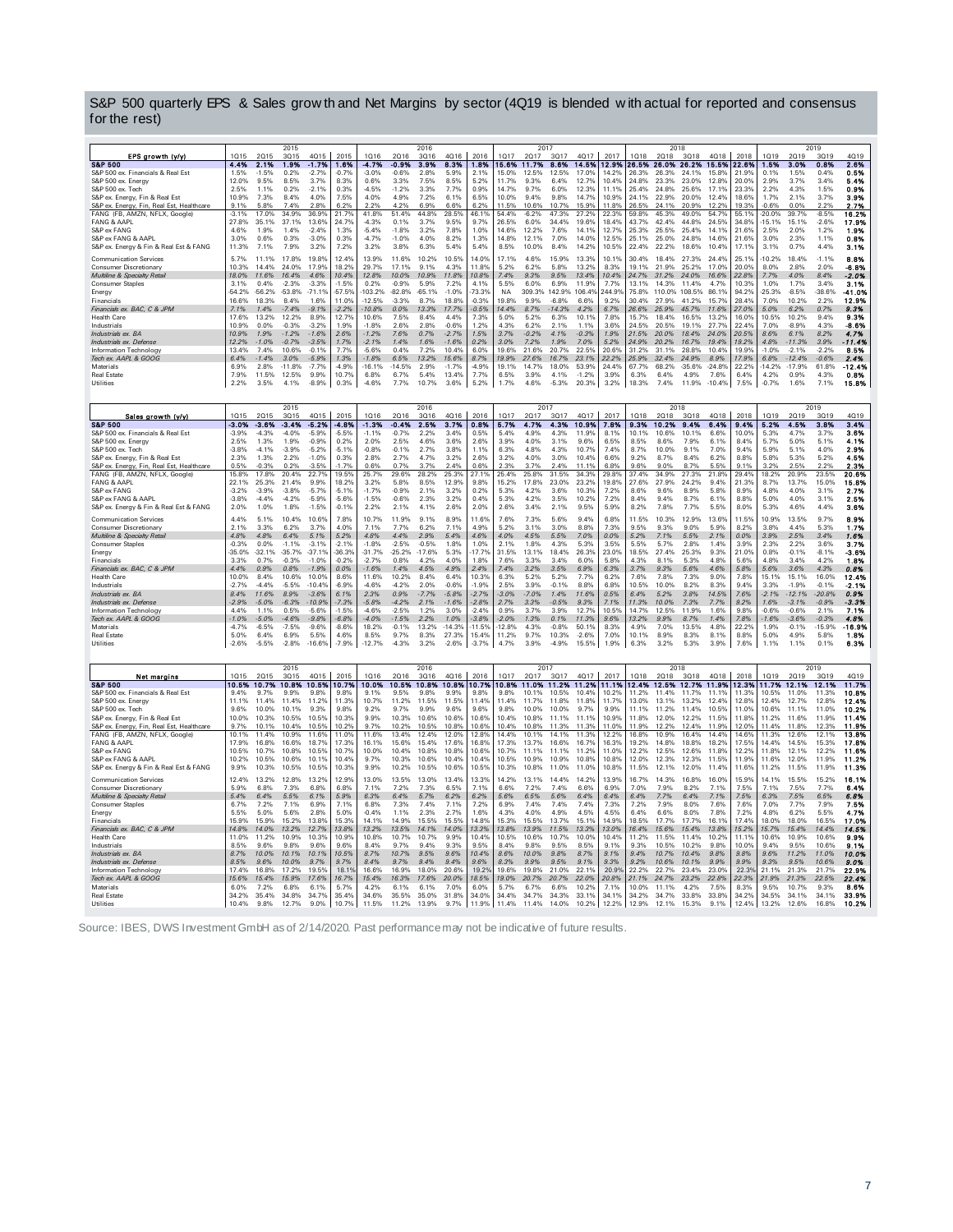

Source: IBES, DWS Investment GmbH as of 2/14/2020. Past performance may not be indicative of future results.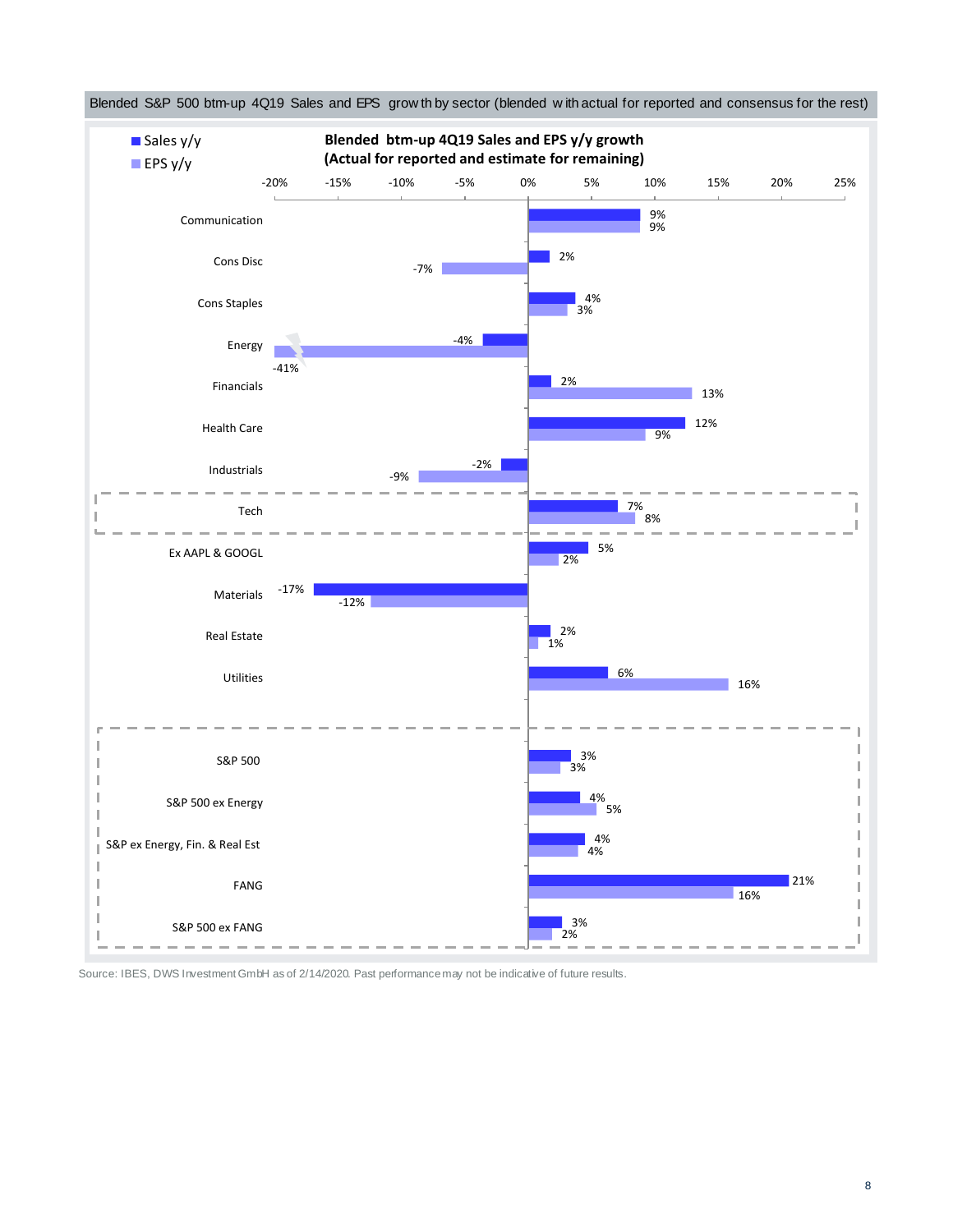

Macro tilts of S&P 500 based on our sector/industry allocation: btm-up 4Q19 Sales and EPS grow th

Source: IBES, DWS Investment GmbH as of 2/14/2020. Past performance may not be indicative of future results.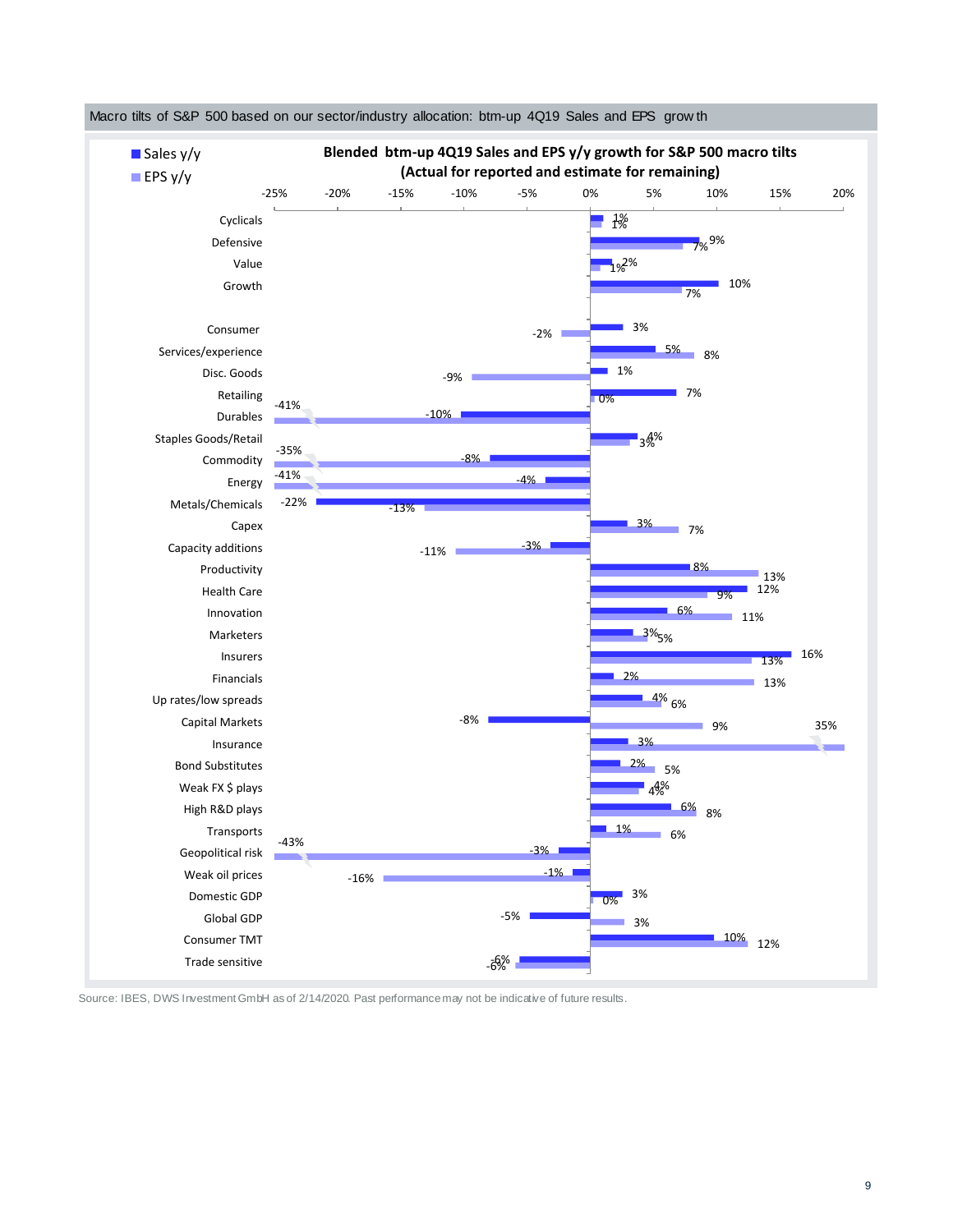## DWS Investment GmbH S&P 500 Annual EPS Outlook

|                                                                                                                          |         |       |                                                                         |       |       |       |        |        |                | Bottom-up Consensus (IBES) |          |               |       |               | <b>DWS View</b> |          | Normalized<br>2020* |         |              |
|--------------------------------------------------------------------------------------------------------------------------|---------|-------|-------------------------------------------------------------------------|-------|-------|-------|--------|--------|----------------|----------------------------|----------|---------------|-------|---------------|-----------------|----------|---------------------|---------|--------------|
|                                                                                                                          | 2011A   | 2012A | 2013A                                                                   | 2014A | 2015A | 2016A | 2017A  | 2018A  | V/V            | 2019E                      | y/y      | 2020E         | y/y   | 2019E         | y/y             | 2020E    | y/y                 | $($ \$) | % of<br>2020 |
| S&P 500 EPS (historical constituents)                                                                                    | \$97.82 |       | \$103.75 \$110.39 \$118.82 \$117.46 \$118.10 \$132.00 \$161.93          |       |       |       |        |        | $22.7^{\circ}$ | \$162.77                   |          | 0.5% \$175.90 | 8.1%  |               |                 |          |                     |         |              |
| S&P 500 EPS (current constituents)                                                                                       |         |       | \$100.18 \$103.81 \$111.26 \$116.37 \$116.29 \$117.15 \$132.06 \$161.33 |       |       |       |        |        | 21.2%          | \$165.29                   |          | 2.5% \$178.44 |       | 8.0% \$163.50 | 1.4%            | \$172.00 | 5.3%                | \$171.4 | 100%         |
| Sector (\$ bn)                                                                                                           |         |       |                                                                         |       |       |       |        |        |                |                            |          |               |       |               |                 |          |                     |         |              |
| <b>Communication Services</b>                                                                                            | 45.7    | 51.1  | 56.1                                                                    | 68.0  | 77.7  | 89.8  | 100.2  | 127.3  | 27.0%          | 132.4                      | 4.0%     | 144.5         | 9.1%  | 129.5         | 1.7%            | 137.9    | 6.5%                | 134.5   | 98%          |
| ex. GOOG & GOOGL                                                                                                         | 36.9    | 41.6  | 46.1                                                                    | 56.6  | 64.5  | 73.8  | 80.8   | 100.9  | 24.8%          | 102.7                      | 1.8%     | 111.7         | 8.8%  | 101.2         | 0.3%            | 105.1    | 3.8%                |         |              |
| <b>Consumer Discretionary</b>                                                                                            | 56.9    | 60.1  | 67.7                                                                    | 68.4  | 78.8  | 86.5  | 90.4   | 105.9  | 17.1%          | 108.2                      | 2.2%     | 119.5         | 10.4% | 107.2         | 1.2%            | 113.7    | 6.1%                | 112.3   | 99%          |
| ex. AMZN                                                                                                                 | 56.4    | 60.1  | 67.4                                                                    | 68.6  | 78.4  | 84.5  | 88.6   | 97.6   | 10.2%          | 98.7                       | 1.2%     | 107.4         | 8.8%  | 98.5          | 0.9%            | 102.6    | 4.2%                |         |              |
| <b>Consumer Staples</b>                                                                                                  | 73.8    | 73.6  | 76.8                                                                    | 78.1  | 76.5  | 78.8  | 83.1   | 90.1   | 8.5%           | 91.6                       | 1.6%     | 97.1          | 6.0%  | 90.0          | $-0.2%$         | 91.5     | 1.7%                | 89.8    | 98%          |
| Energy                                                                                                                   | 119.7   | 114.1 | 104.1                                                                   | 100.9 | 42.4  | 10.9  | 38.8   | 75.3   | 94.2%          | 52.5                       | $-30.3%$ | 61.7          | 17.6% | 53.5          | $-29.0%$        | 60.7     | 13.5%               | 67.0    | 110%         |
| Financials                                                                                                               | 126.7   | 153.3 | 177.9                                                                   | 171.5 | 186.5 | 183.0 | 194.7  | 241.3  | 24.0%          | 263.5                      | 9.2%     | 275.2         | 4.4%  | 260.5         | 7.9%            | 270.3    | 3.7%                | 264.5   | 98%          |
| <b>Health Care</b>                                                                                                       | 116.4   | 118.8 | 124.9                                                                   | 143.5 | 159.0 | 167.3 | 178.4  | 204.1  | 14.4%          | 223.9                      | 9.7%     | 239.9         | 7.1%  | 220.5         | 8.0%            | 232.2    | 5.3%                | 229.7   | 99%          |
| Industrials                                                                                                              | 86.0    | 93.9  | 103.7                                                                   | 111.8 | 110.3 | 106.7 | 108.8  | 130.7  | 20.1%          | 127.4                      | $-2.5%$  | 137.3         | 7.8%  | 126.4         | $-3.3%$         | 133.0    | 5.3%                | 133.5   | 100%         |
| Information Technology                                                                                                   | 147.0   | 144.7 | 163.8                                                                   | 176.8 | 183.8 | 190.4 | 228.4  | 267.1  | 16.9%          | 276.8                      | 3.6%     | 305.7         | 10.5% | 275.0         | 2.9%            | 292.3    | 6.3%                | 293.5   | 100%         |
| ex. AAPL                                                                                                                 | 119.5   | 107.1 | 128.8                                                                   | 137.1 | 136.3 | 147.6 | 180.9  | 213.4  | 18.0%          | 220.8                      | 3.4%     | 241.2         | 9.29  | 219.8         | 3.0%            | 231.2    | 5.2%                |         |              |
| Materials                                                                                                                | 23.1    | 21.8  | 21.6                                                                    | 22.7  | 21.3  | 20.0  | 25.4   | 36.5   | 43.4%          | 32.4                       | $-11.1%$ | 34.6          | 6.5%  | 32.2          | 11.9%           | 34.2     | 6.2%                | 32.6    | 96%          |
| <b>Real Estate</b>                                                                                                       | 15.4    | 18.1  | 20.8                                                                    | 24.5  | 27.9  | 30.9  | 33.2   | 36.1   | 9.0%           | 36.8                       | 1.8%     | 38.7          | 5.3%  | 37.2          | 2.9%            | 38.6     | 3.8%                | 38.6    | 100%         |
| Utilities                                                                                                                | 28.2    | 28.7  | 29.6                                                                    | 31.6  | 31.9  | 34.1  | 35.6   | 39.2   | 10.1%          | 41.4                       | 5.5%     | 43.2          | 4.4%  | 41.3          | 5.2%            | 42.1     | 2.0%                | 42.1    | 100%         |
| S&P 500 (\$ bn)                                                                                                          | 838.9   | 878.3 | 946.8                                                                   | 997.8 | 996.1 | 998.3 | 1117.1 | 1353.7 | 21.2%          | 1386.9                     | 2.5%     | 1497.3        | 8.0%  | 1373.1        | 1.4%            | 1446.4   | 5.3%                | 1438.3  | 99%          |
| S&P ex. Financials & Real Estate (\$bn)                                                                                  | 696.8   | 706.8 | 748.1                                                                   | 801.8 | 781.7 | 784.5 | 889.2  | 1076.2 | 21.0%          | 1086.6                     | 1.0%     | 1183.4        | 8.9%  | 1075.4        | $-0.1%$         | 1137.5   | 5.8%                | 1135.2  | 100%         |
| S&P ex. Energy (\$bn)                                                                                                    | 719.2   | 764.2 | 842.7                                                                   | 896.9 | 953.7 | 987.4 | 1078.3 | 1278.4 | 18.6%          | 1334.4                     | 4.4%     | 1435.6        | 7.6%  | 1319.6        | 3.2%            | 1385.7   | 5.0%                | 1371.3  | 99%          |
| S&P ex. Tech (\$bn)                                                                                                      | 691.8   | 733.6 | 783.0                                                                   | 821.0 | 812.3 | 808.0 | 888.6  | 1086.6 | 22.3%          | 1110.1                     | 2.2%     | 1191.6        | 7.3%  | 1098.1        | 1.1%            | 1154.1   | 5.1%                | 1144.8  | 99%          |
| Energy & Financials & Real Est (\$bn)                                                                                    | 261.8   | 285.6 | 302.8                                                                   | 296.8 | 256.8 | 224.8 | 266.7  | 352.8  | 32.3%          | 352.8                      | 0.0%     | 375.6         | 6.5%  | 351.2         | $-0.5%$         | 369.6    | 5.2%                | 370.1   | 100%         |
| S&P ex. Energy & Financials/RE (\$bn)                                                                                    | 577.1   | 592.7 | 644.0                                                                   | 701.0 | 739.3 | 773.6 | 850.4  | 1000.9 | 17.7%          | 1034.1                     | 3.3%     | 1121.7        | 8.5%  | 1021.9        | 2.1%            | 1076.8   | 5.49                | 1068.2  | 99%          |
| Source: Bloomberg Einzege, DVS Investment CmbH as of 2/13/2000, Bast performance may not be indicative of future results |         |       |                                                                         |       |       |       |        |        |                |                            |          |               |       |               |                 |          |                     |         |              |

Source: Bloomberg Finance, DWS Investment GmbH as of 2/13/2020. Past performance may not be indicative of future results.

| DWS Investment GmbH View: S&P 500 fair value by sector: Assuming a ~5.00% real cost of equity (CoE) for overall S&P 500 |  |  |  |
|-------------------------------------------------------------------------------------------------------------------------|--|--|--|
|-------------------------------------------------------------------------------------------------------------------------|--|--|--|

|                                  | DWS Investment GmbH View: S&P 500 fair value by sector: Assuming a ~5.00% real cost of equity (CoE) for overall S&P 500 |                              |                            |                 |                                    |                                     |                               |             |                                 |                   |                                                 |                             |                                        |                              |                         |
|----------------------------------|-------------------------------------------------------------------------------------------------------------------------|------------------------------|----------------------------|-----------------|------------------------------------|-------------------------------------|-------------------------------|-------------|---------------------------------|-------------------|-------------------------------------------------|-----------------------------|----------------------------------------|------------------------------|-------------------------|
|                                  | Market<br>Value<br>(Sbn)                                                                                                | Current<br>2020<br><b>PE</b> | 2020E<br>Earnings<br>(Sbn) | Vormal<br>Ratio | Normal<br>2020E<br><u>Earnings</u> | Accountina<br>Quality<br>Adjustment | Fully<br>Adjusted<br>Earnings | Real<br>CoE | Steady<br><b>State</b><br>Value | Growth<br>Premium | <b>2020</b> Start<br><b>Fair Value</b><br>(Sbn) | 2020E<br>Div idend<br>Yield | 2020 End<br><b>Fair Value</b><br>(Sbn) | 2020 End<br>Fair<br>Value PE | 2020 end<br>Upside<br>% |
| Communicaiton<br><b>Services</b> | 2,880                                                                                                                   | 20.9                         | 137.9                      | 98%             | 134.5                              | $-10%$                              | 121.1                         | 4.75%       | 2,549                           | 3%                | 2,625                                           | 1.4%                        | 2,765                                  | 20.0                         | $-4%$                   |
| Consumer Disc.                   | 2.820                                                                                                                   | 24.8                         | 113.7                      | 99%             | 112.3                              | $-10%$                              | 101.1                         | 5.00%       | 2,022                           | 19%               | 2.414                                           | 1.2%                        | 2,553                                  | 22.5                         | $-9%$                   |
| Ex AMZN                          | 1,945                                                                                                                   | 18.4                         | 105.5                      | 95%             | 100.2                              | $-10%$                              | 90.2                          | 5.00%       | 1,804                           | $-3%$             | 1,750                                           | 1.8%                        | 1,841                                  | 17.4                         | $-5%$                   |
| <b>Consumer Staples</b>          | 2.013                                                                                                                   | 22.0                         | 91.5                       | 98%             | 89.8                               | $-8%$                               | 82.6                          | 4.75%       | 1.739                           | $0\%$             | 1.739                                           | 2.6%                        | 1.811                                  | 19.8                         | $-10%$                  |
| Energy                           | 1.043                                                                                                                   | 17.2                         | 60.7                       | 110%            | 67.0                               | $-10%$                              | 60.3                          | 6.00%       | 1.005                           | $0\%$             | 1.005                                           | 3.5%                        | 1.050                                  | 17.3                         | 1%                      |
| Financials                       | 3.664                                                                                                                   | 13.6                         | 270.3                      | 98%             | 264.5                              | $-10%$                              | 238.1                         | 6.00%       | 3.968                           | $0\%$             | 3.968                                           | 2.4%                        | 4,189                                  | 15.5                         | 14%                     |
| <b>Banks</b>                     | 1.581                                                                                                                   | 11.7                         | 135.0                      | 100%            | 135.0                              | $-10%$                              | 121.5                         | 6.50%       | 1,869                           | 0%                | 1,869                                           | 2.5%                        | 1,982                                  | 14.7                         | 25%                     |
| <b>Health Care</b>               | 3,928                                                                                                                   | 16.9                         | 232.2                      | 99%             | 229.7                              | $-10%$                              | 206.7                         | 4.75%       | 4,352                           | $0\%$             | 4,352                                           | 1.7%                        | 4,571                                  | 19.7                         | 16%                     |
| Industrials                      | 2,554                                                                                                                   | 19.2                         | 133.0                      | 100%            | 133.5                              | $-10%$                              | 120.2                         | 5.25%       | 2,289                           | $0\%$             | 2,289                                           | 1.8%                        | 2,413                                  | 18.1                         | $-5%$                   |
| Technology                       | 7,055                                                                                                                   | 24.1                         | 292.3                      | 100%            | 293.5                              | $-8%$                               | 270.1                         | 5.00%       | 5,401                           | 10%               | 5,941                                           | 1.3%                        | 6,281                                  | 21.5                         | $-11%$                  |
| <b>Materials</b>                 | 643                                                                                                                     | 18.8                         | 34.2                       | 96%             | 32.6                               | $-10%$                              | 29.4                          | 5.75%       | 511                             | $0\%$             | 511                                             | 2.2%                        | 539                                    | 15.8                         | $-16%$                  |
| <b>Real Estate</b>               | 820                                                                                                                     | 21.2                         | 38.6                       | 100%            | 38.6                               | $-8%$                               | 35.5                          | 4.50%       | 789                             | $0\%$             | 789                                             | 3.1%                        | 816                                    | 21.1                         | 0%                      |
| <b>Utilities</b>                 | 926                                                                                                                     | 22.0                         | 42.1                       | 100%            | 42.1                               | $-10%$                              | 37.9                          | 4.50%       | 842                             | $0\%$             | 842                                             | 3.0%                        | 872                                    | 20.7                         | $-6%$                   |
| S&P 500 (\$ bn)                  | 28,346                                                                                                                  |                              | 1446.4                     | 99%             | 1438.3                             | $-9.4%$                             | 1302.9                        | 5.10%       | 25,468                          | 4%                | 26,476                                          | 1.9%                        | 27,860                                 |                              | $-2%$                   |
| S&P 500 Index<br>$(S/\sh)$       | 3373.94                                                                                                                 | 19.6                         | 172.0                      | 100%            | 171.41                             | $-8.8%$                             | 156.4                         | 5.00%       | 3128.2                          | $0\%$             | 3128.2                                          | 2.0%                        | 3285.2                                 | 19.1                         | $-3%$                   |

 $5\%$ between -5% and 5%

 $\overline{\bullet}$  <-5%

Source: IBES, DWS Investment GmbH as of 2/13/2020. Past performance may not be indicative of future results.

S&P 500 EPS historical constituents represents the earnings per share (EPS) of S&P 500 index constituents at the time, while S&P 500 EPS current constituents represents the earnings per share of index constituents as of the date the data was compiled 9/30/2019.

The estimated 2020 year end upside is on absolute valuation basis of each sector, not on relative sector valuation basis.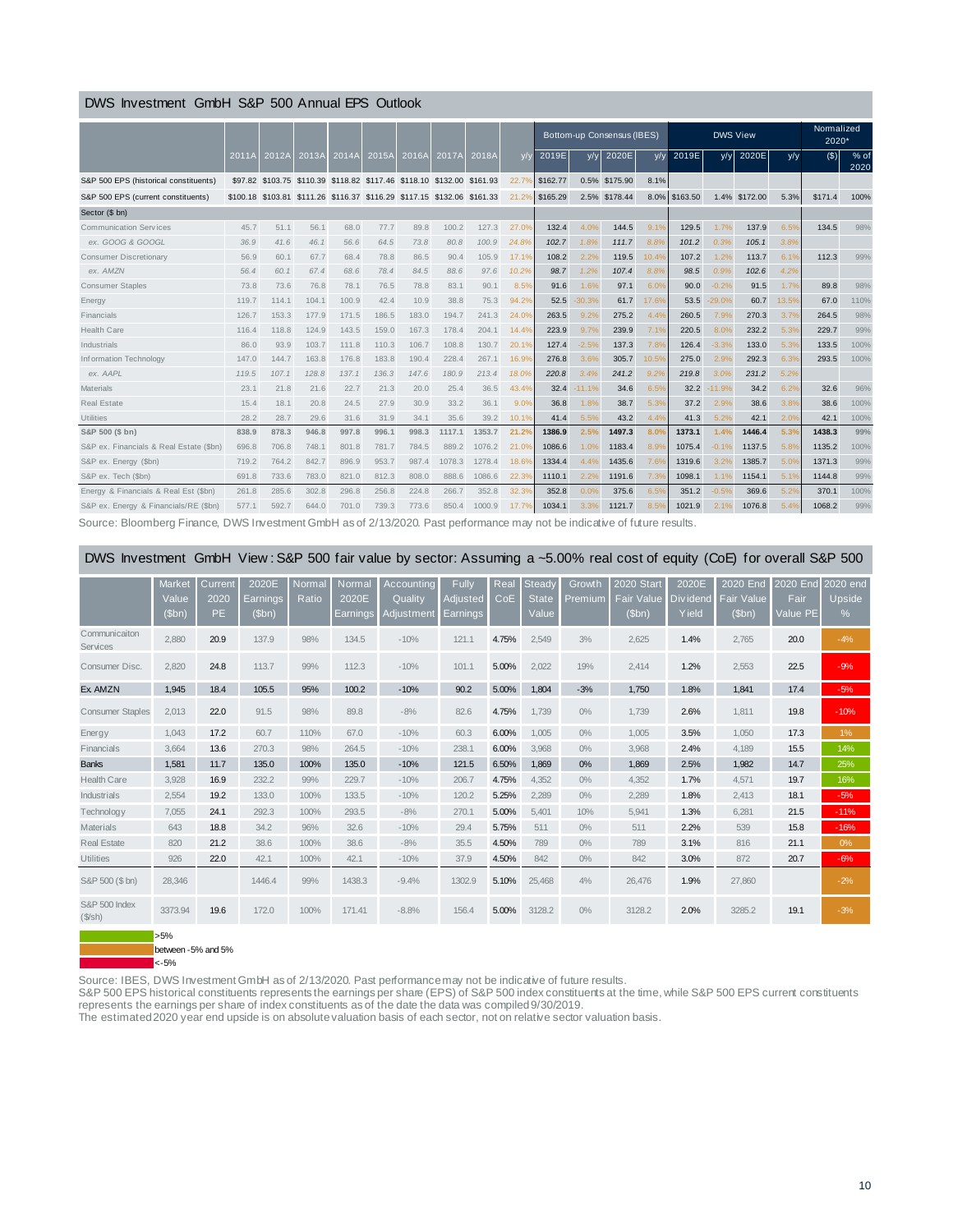# S&P 500 Sector and Industry views

|                                       | Market | Allocated Sector |                     |           |      | 2020 Overweight                   | 2019              |                  | 2020 Equal weight                                          | 2019         |                  | 2020 Underweight                                       | 2019 2020    |                     | <b>Sector OW</b>            | 6.00%    |
|---------------------------------------|--------|------------------|---------------------|-----------|------|-----------------------------------|-------------------|------------------|------------------------------------------------------------|--------------|------------------|--------------------------------------------------------|--------------|---------------------|-----------------------------|----------|
|                                       |        |                  |                     | 2019      |      |                                   |                   |                  |                                                            |              |                  |                                                        |              |                     |                             |          |
|                                       | Neight | Weight           |                     | <b>PE</b> | PE   |                                   | PE                | PE               |                                                            | PE           | PE.              |                                                        | <b>PE</b>    | PE                  | <b>Sector UW</b>            | $-6.00%$ |
|                                       |        |                  |                     |           |      |                                   |                   |                  |                                                            |              |                  |                                                        |              |                     | Industry OW                 | 7.25%    |
| Ov er-weight<br>Equal-weight          | 13.8%  |                  | 16.8% Health Care   | 17.8      | 16.9 |                                   | 12.6<br>28.3      | 26.4             | 11.9 Health Care Technology<br>e Sciences Tools & Services | 27.8<br>29.5 | 25.5<br>27.6     |                                                        |              |                     | <b>Industry UW</b>          | $-7.25%$ |
|                                       |        |                  |                     |           |      | Health Care Providers & Services  | 15.8              | 15.2             |                                                            |              |                  |                                                        |              |                     |                             |          |
|                                       |        |                  |                     |           |      | Pharmaceuticals                   | 16.4              | 15.7             |                                                            |              |                  |                                                        |              |                     | <b>Macro tilts:</b>         |          |
|                                       | 24.6%  |                  | 25.6% Information   | 25.7      | 24.1 | T Services                        | 27.7              |                  | 25.7 Communications Equipment                              | 15.7         | 15.1             |                                                        |              |                     | <b>Cyclicals</b>            | $-2.00%$ |
|                                       |        |                  | Technology          |           |      | <b>iemiconductors</b>             | 20.3              |                  | 19.4 Electronic Equipment                                  | 21.1         | 20.0             |                                                        |              |                     | <b>Defensive</b>            | 2.00%    |
|                                       |        |                  | Ex. AAPL            | 25.5      |      | 26.1 Softwar                      | 34.5              |                  | 31.7 Technology Hardware Storage & 24.03 22.82             |              |                  |                                                        |              |                     |                             |          |
|                                       | 12.5%  |                  | 13.5% Financials    | 14.1      |      | <b>13.6 Banks</b>                 | 12.2              | 11.7             |                                                            |              |                  |                                                        |              |                     | Value                       | $-3.20%$ |
|                                       |        |                  |                     |           |      | <b>Consumer Finance</b>           | 11.3              |                  | 10.8 Capital Markets                                       | 17.3         | 16.9             |                                                        |              |                     | Growth                      | 3.20%    |
|                                       |        |                  |                     |           |      |                                   |                   |                  | Diversified Financial Services                             | 21.8         | 21.3             |                                                        |              |                     |                             |          |
|                                       |        |                  |                     |           |      |                                   |                   |                  | Insurance                                                  | 13.8         | 13.2             |                                                        |              |                     | Consumer                    | $-2.00%$ |
|                                       | 10.3%  |                  | 11.3% Communication | 22.2      |      | 20.9 Entertainment                |                   |                  | 30.22 27.86 Diversified Telecommunication § 11.44          |              | 11.44            |                                                        |              |                     | Services/experience         | 0.00%    |
|                                       |        |                  | Services            |           |      | Interactive Media & Services      | 31.55 27.95 Media |                  |                                                            | 17.21        | 16.44            |                                                        |              |                     | Disc. Goods                 | $-1.00%$ |
|                                       |        |                  | Ex. GOOGL           | 19.7      | 19.7 |                                   |                   |                  |                                                            |              |                  |                                                        |              |                     | <b>Retailing</b>            | $-0.90%$ |
|                                       | 3.0%   |                  | 3.0% Real Estate    | 22.0      | 21.2 |                                   |                   |                  | <b>REITS</b>                                               | 22.2         | 21.4             |                                                        |              |                     | <b>Durables</b>             | 0.20%    |
|                                       |        |                  |                     |           |      |                                   |                   |                  | Real Estate Mgmt. & Developme                              | 18.1         | 16.7             |                                                        |              |                     |                             |          |
|                                       | 3.4%   |                  | 3.4% Utilities      | 22.4      | 22.0 |                                   |                   |                  | <b>Electric Utilities</b>                                  | 22.9         | 22.6             |                                                        |              |                     | <b>Staples Goods/Retail</b> | $-1.00%$ |
|                                       |        |                  |                     |           |      |                                   |                   |                  | Independent Power & Renewable                              | 12.6         | 12.0             |                                                        |              |                     | <b>Commodity</b>            | $-2.70%$ |
|                                       |        |                  |                     |           |      |                                   |                   |                  | Multi-Utilities                                            | 22.1         | 21.5             |                                                        |              |                     | <b>Energy</b>               | $-1.00%$ |
|                                       |        |                  |                     |           |      |                                   |                   |                  | <b>Water Utilities</b>                                     | 37.9         | 36.2             |                                                        |              |                     | Metals/Chemicals            | $-1.70%$ |
| Under-weight                          | 9.9%   |                  | 8.9% Consumer       | 26.3      |      | 24.8 Hotels Restaurants & Leisure | 25.1              |                  | 23.9 Diversified Consumer Services                         | 10.3         |                  | 10.3 Auto Components                                   |              | 15.2 14.9           | Capex                       | $-0.55%$ |
|                                       |        |                  | Discretionary       |           |      | <b>Household Durables</b>         | 14.2              |                  | 13.4 Internet & Direct Marketing Reta                      | 60.5         |                  | 55.6 Automobiles                                       | 7.1          | 6.6                 | <b>Capacity additions</b>   | $-1.55%$ |
|                                       |        |                  |                     |           |      |                                   |                   |                  | Specialty Retail                                           | 22.7         |                  | 21.6 Distributors                                      | 16.0         | 15.5                | Productivity                | 1.00%    |
|                                       |        |                  | Ex. AMZN            | 19.9      | 19.9 |                                   |                   |                  |                                                            |              |                  | Multiline Retail                                       | 17.6         | 16.7                | <b>Health Care</b>          | 3.00%    |
|                                       |        |                  |                     |           |      |                                   |                   |                  |                                                            |              |                  | Leisure Products                                       | 25.3         | 25.3                |                             | 1.50%    |
|                                       |        |                  |                     |           |      |                                   |                   |                  |                                                            |              |                  | Textiles Apparel & Luxury Goods                        | 24.6         | 23.2                | Innovation                  |          |
|                                       | 7.0%   |                  | 6.0% Consumer       | 22.4      | 22.0 |                                   |                   |                  | Bev erages                                                 | 27.4         |                  | 26.3 Food & Staples Retailing                          | 21.9         | 21.5                | <b>Marketers</b>            | 1.00%    |
|                                       |        |                  | <b>Staples</b>      |           |      |                                   |                   |                  | <b>Food Products</b><br>Tobacco                            | 19.0<br>14.5 |                  | 18.6 Household Products<br>14.9 Personal Products      | 26.3<br>35.6 | 25.6<br>33.3        | <b>Insurers</b>             | 0.50%    |
|                                       | 2.5%   |                  | 0.5% Materials      | 20.0      | 18.8 |                                   |                   |                  |                                                            |              |                  | Containers & Packaging                                 | 16.0         | 16.6                | <b>Financials</b>           | 1.00%    |
|                                       |        |                  |                     |           |      |                                   |                   |                  |                                                            |              |                  | Metals & Mining                                        | 26.7         | 20.9                | Up rates/low spreads        | 1.00%    |
|                                       |        |                  |                     |           |      |                                   |                   |                  |                                                            |              |                  | <b>Chemicals</b>                                       | 19.8         | 18.5                | <b>Capital Markets</b>      | 0.00%    |
|                                       |        |                  |                     |           |      |                                   |                   |                  |                                                            |              |                  | <b>Construction Materials</b>                          | 32.5         | 31.1                | Insurance                   | 0.00%    |
|                                       | 9.0%   |                  | 8.0% Industrials    | 20.2      |      | 19.2 Aerospace & Defense          | 26.1              |                  | 22.0 Air Freight & Logistics                               | 13.6         |                  | 13.4 Building Products                                 | 19.7         | 19.2                | <b>Bond Substitutes</b>     | 0.00%    |
|                                       |        |                  |                     |           |      | <b>Airlines</b>                   | 8.8               |                  | 8.7 Commercial Services & Supplies                         | 34.1         |                  | 32.3 Construction & Engineering                        | 16.8         | 15.5                | Weak FX \$ plays            | 0.50%    |
|                                       |        |                  |                     |           |      |                                   |                   |                  | Professional Services                                      | 29.6         |                  | 27.8 Electrical Equipment                              | 21.4         | 20.7                | <b>High R&amp;D plays</b>   | 3.50%    |
|                                       |        |                  |                     |           |      |                                   |                   |                  | Road & Rail                                                | 20.9         |                  | 20.7 Industrial Conglomerates                          | 22.0         | 21.7                | <b>Transports</b>           | 0.25%    |
|                                       |        |                  |                     |           |      |                                   |                   |                  |                                                            |              |                  | <b>Machinery</b>                                       | 17.5         | 17.5                |                             |          |
|                                       |        |                  |                     |           |      |                                   |                   |                  |                                                            |              |                  | Trading Companies & Distributors                       | 15.6         | 15.0                | <b>Geopolitical risk</b>    | $-0.20%$ |
|                                       | 3.8%   |                  | 2.8% Energy         | 19.5      | 17.2 |                                   |                   |                  |                                                            |              |                  | Energy Equipment & Services                            | 25.2         | 21.4                | <b>Weak oil prices</b>      | $-0.85%$ |
|                                       |        |                  |                     |           |      |                                   |                   |                  |                                                            |              |                  | Oil Gas & Consumable Fuels                             | 19.0         | 16.8                | <b>Inflation shock</b>      | $-0.50%$ |
| Aggregate PE: DWS View<br>Ov erweight |        |                  |                     |           |      | 20.6                              |                   | 19.4 Equalweight | 21.0                                                       |              | 20.3 Underweight | 19.9                                                   | 18.7         | <b>Domestic GDP</b> | $-0.50%$                    |          |
|                                       |        |                  |                     |           |      |                                   |                   |                  | 3373.94 2019 & 2020 EPS<br>Bottom-up Cons. EPS             | 163.5        |                  | 172.0 2019 & 2020 PE<br>165.3 178.4 Bottom-up Cons. PE | 20.6<br>20.4 | 19.6<br>18.9        | <b>Global GDP</b>           | $-2.95%$ |
|                                       |        |                  |                     |           |      |                                   |                   |                  |                                                            |              |                  | 2019 & 2020 Ex Energy PE                               | 20.7         | 19.7                | <b>Consumer TMT</b>         | 1.00%    |
|                                       |        |                  |                     |           |      |                                   |                   |                  |                                                            |              |                  |                                                        |              |                     | Trade sensitive *           | $-2.00%$ |

High R&D industries

\* Trade sensitiv e industries

Price as of 2/13/2020 Source: DWS Investment Management GmbH